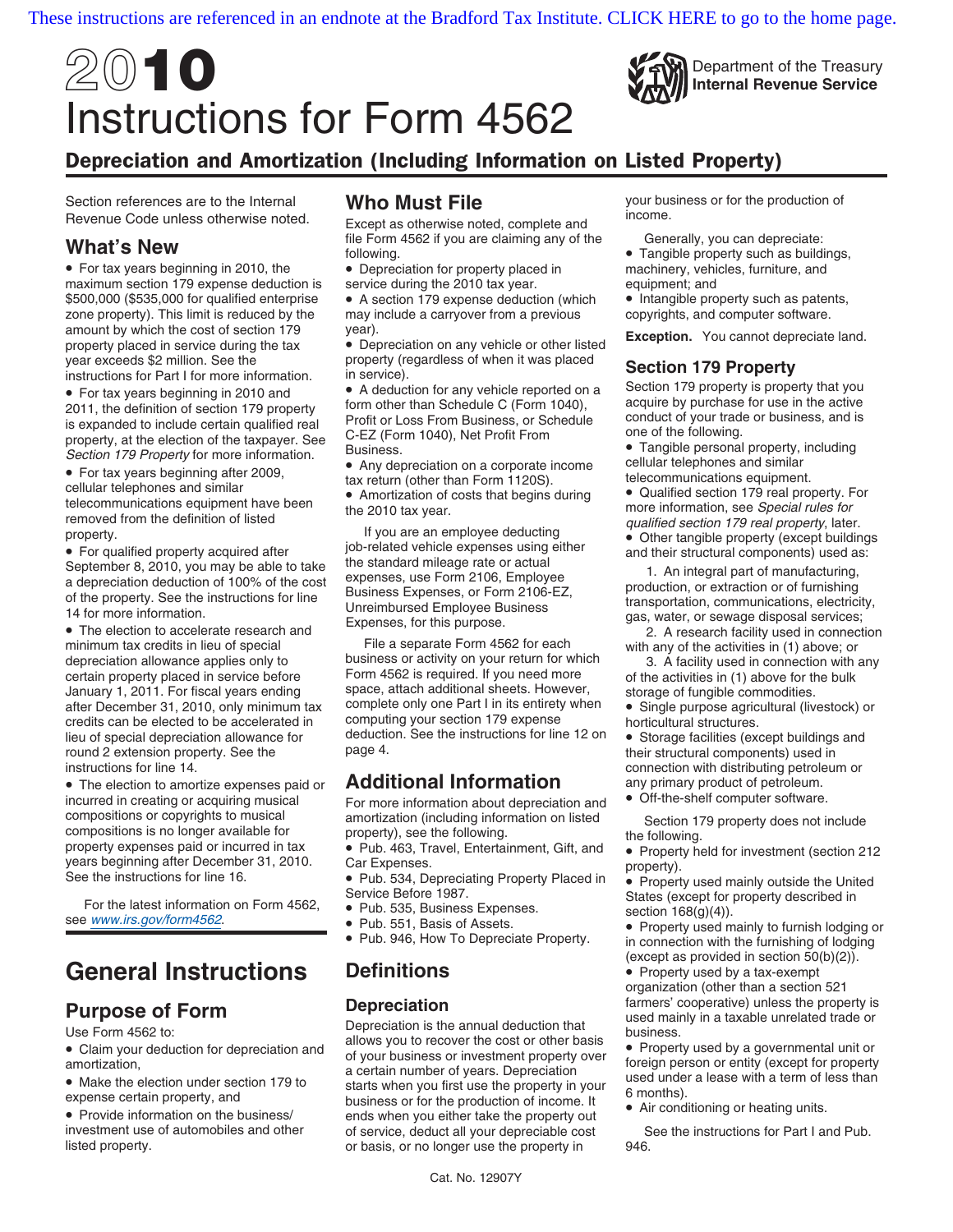**real property.** For any tax year beginning include: must be part of your permanent records.

Qualified leasehold improvement property

 Qualified retail improvement property as described in section 168(e)(8). after July 6, 2003, that is a qualified<br>This property is considered "qualified nonpersonal use vehicle.<br>Section 179 real property." For purposes of the exceptions above, a Note. An estate or

deduction that may be expensed for<br>qualified section 179 real property is portion meets the requirements for<br>\$250,000 of the total cost of all section 179<br>property placed in service in 2010. A 2010 business use of a home. or business income limitation (see Business his or her employer's regular business However, for taxpayers other than a<br>
Income I imit in chapter 2 of Pub. 946) is establishment. Come Corporation, this election does not app carried over to 2011. The carryover amount carried over to 2011. The carryover amount<br>
from 2010 is considered placed in service **Commuting** Commuting any section 179 property from 2010 is considered placed in service<br> **Commuting** is defined as travel **Commuting**<br> **Commuting** is defined as travel **Commuting**<br> **Commuting** is defined as travel **Commuting** on the first day of the 2011 tax year. Any Generally, commuting is defined as travel • You man such amounts that are not deducted in between your home and a work location. property or such amounts that are not deducted in between your home and a work location. property or<br>2011 plus any 2011 disallowed section 179 However, travel that meets any of the **Filter Constant Constant** of the lease is less than 2011, plus any 2011 disallowed section 179 However, travel that meets any of the • The term of the lease is less than 50% of expense deductions attributable to qualified following conditions is not commuting. expense deductions attributable to qualified following conditions is not commuting. The property's class life and, for the first 12<br>section 179 real property, are treated as  $\bullet$  You have at least one regular work months a



The IRS will release guidance 463 for details.<br>Concerning qualified section 179 real • The travel is to a temporary work location • The original return you fil

published in the Internal Revenue Bulletin in and normally work.<br>early 2011. • Your home is your principal place of • An amended return filed within the time

method of depreciation in that an annual the same trade or business, regardless of property to which the election applies and<br>deduction is allowed to recover certain costs whether that location is regular or temporary the deduction is allowed to recover certain costs over a fixed time period. You can amortize and regardless of distance. taken into account. The amended return such items as the costs of starting a must also include any resulting adjustments<br>business, goodwill, and certain other **Alternative Minimum Tax** to taxable income. business, goodwill, and certain other **Alternative Minimum Tax** intangibles. See the instructions for Part VI.

• Any other property used for transportation<br>
if the nature of the property lends itself to<br>
personal use, such as motorcycles, pick-up<br>
trucks, sport utility vehicles, etc.<br>
Trusts; and the related instructions.<br> **Record** 

in 2010 or 2011, you can elect to treat the set of the set of the communication, or video equipment used<br>service during the tax year as section 179 exclusively in a taxpayer's trade or business **TIP** worksheet on page 18 t

property. See *Election for certain qualified* or at the taxpayer's regular business<br>section 179 real property in Part I for establishment;<br>information on how to make this election. 2. Any computer or peripheral<br>informatio

• Qualified leasehold improvement property establishment;<br>as described in section 168(e)(6), 3. An ambulance, hearse, or vehicle **Specific Instructions**<br>● Qualified restaurant property as described used for transporting p

The maximum section 179 expense portion of the taxpayer's home is treated as election.<br>duction that may be expensed for a regular business establishment only if that

section 179 real property, are treated as  $\bullet$  You have at least one regular work months after the property is transferred to the property is transferred to the property is transferred to the content of the lessee, the ded property placed in service in 2011 for location away from your home and the travel the lessee, the deductions related to the<br>purposes of computing depreciation For is to a temporary work location in the same property allow purposes of computing depreciation. For is to a temporary work location in the same property allowed to you as trade or business<br>further information on qualified section 179 trade or business, regardless of the expenses (e further information on qualified section 179 trade or business, regardless of the expenses (except rents and reimbursed<br>
real property see section 179(f) and Pub distance. Generally, a temporary work amounts) are more than real property, see section 179(f) and Pub. distance. Generally, a temporary work amounts) are more than 1<br>location is one where your employment is income from the property.<br>expected to last 1 year or less. See Pub. **Electi** 

business for purposes of deducting prescribed by law for the applicable tax **Amortization**<br>Amortization is similar to the straight line and the travel is to another work location in return must specify the item of section 17 Amortization is similar to the straight line and the travel is to another work location in return must specify the item of section 179<br>method of depreciation in that an annual the same trade or business, regardless of prop

• Passenger automobiles weighing 6,000<br>
pounds or less. See Limits for passenger<br>
automobiles on page 12.<br>
automobiles on page 12.<br>
Tax—Individuals; Schedule I (Form 1041),<br>
Alternative Minimum Tax—Estates and<br>
Alternative

• Any property used for entertainment or Except for Part V (relating to listed property), To make the election, attach a separate recreational purposes (such as the IRS does not require you to submit statement to your original 2010 tax return, photographic, phonographic, detailed information with your return on the whether or not you file it timely, indicating communication, and video recording depreciation of assets placed in service in that you are "electing the application of • Computers or peripheral equipment. information needed to compute your for the tax year. Then, indicate on the

**Special rules for qualified section 179 Exceptions.** Listed property does not depreciation deduction (basis, method, etc.)

**TIP**

# In section 168(e)(7), or in section 168(e)(7), or compensation or hire; or<br>
• Qualified retail improvement property as 4. Any truck or van placed in service described in section 168(e)(8).<br>
Any truck or van placed in servi

Income Limit in chapter 2 of Pub. 946) is establishment.<br>Carried over to 2011. The carryover amount and the corporation of the corporation, this election does not apply to

**Election.** You must make the election on

concerning qualified section 179 real • The travel is to a temporary work location • The original return you file for the tax year property. The guidance will be contained by a property. The guidance will be contained the

intangibles. See the instructions for Part VI. *Election for certain qualified section* **(AMT)** *179 real property.* You can elect to Depreciation may be an adjustment for the expense certain qualified real property that<br>AMT. However, no adjustment applies in expensional as section 179 property for tax Listed property generally includes the Fall of AMT. However, no adjustment applies in Franciscular order to the<br>Following. The several instances. See Form 4626, Francisc beginning in 2010. If you elect to treat<br>Fassenger

equipment). example of the section 179(f) of the Internal Revenue Code" previous tax years. However, the section 179(f) of the Internal Revenue Code"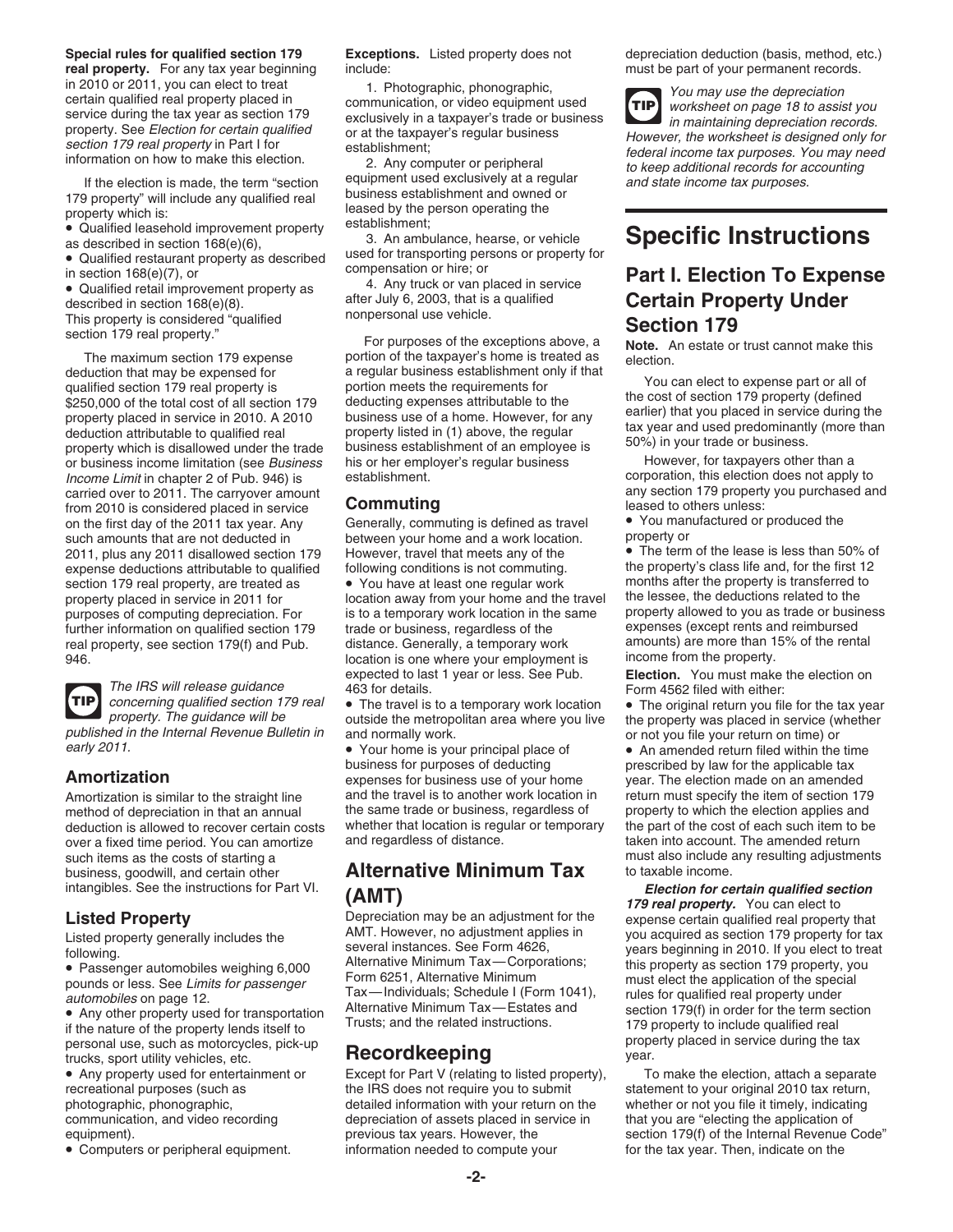qualified real property under section 179 on Distressed Communities. business. your tax return. The election to expense you tax fear the effection to experise<br>must specify one or more of the three types<br>increased for qualified section 179 disaster

attaching a separate statement (containing<br>the same information discussed above) to *Example.* A federally declared disaster return. This includes qualified section 179<br>an amended return for 2010 filed within the area in P an amended return for 2010 filed within the area in Purple County occurred on January real property your spouse made the election<br>time prescribed by law. The amended return 2, 2007. John Smith placed in service to treat as time prescribed by law. The amended return 2, 2007. John Smith placed in service to treat as section 179 property for 2010.<br>must also include any resulting adjustments property on December 30, 2010. This • 50% of the cost must also include any resulting adjustments property on December 30, 2010. This • 50% or the cost of the cost of the cost of the cost of the cost of the cost of the cost of the cost of the cost of the cost of the cost of t

Filing an amended return. The amended<br>
return must be filed within the time<br>
prescribed by law for the applicable tax<br>
year. The amended return must include any<br>
year. The amended return must include any<br>
year. The amended pertains). For more information and 31, 2007, and before January 1, 2010



**Line 1**<br>
Senerally, the maximum section 179<br>
ensignation 179<br>
ensignation in section and the property and the property only if you<br>
ensignated as qualified<br>
the property as qualified<br>
The cost of qualified section 179 dis



**TIP** 4, to assist you in determining the

• \$35,000 or

• The cost of section 179 property that is

statement your election to expense certain property, see Pub. 954, Tax Incentives for community by a renewal community

and qualified real property of eaction 179 distance of qualified real property (described under<br>
of qualified real property, earlier) to which the election<br>
applies, the cost of each such type, and the<br>
applies, the cost o

to the tax year.<br>
to the tax year.<br> **Payaestion** The clostics (or any considered qualified section 179 disaster property placed in service before January 1, **Revocation.** The election (or any considered qualified section 179 disaster property placed in service before January 1,<br>specification made in the election) can be assistance property for 2010 as it was 2011.<br>revoked with

section 179 property which the revocation where the disaster occurred after December To assist you in determining the amount<br>nertains) For more information and 31, 2007, and before January 1, 2010 to write on line 3, see W examples, see Regulations section 1.179-5. (including such property placed in service by 4. Once made, the revocation is your spouse, even if you are filing a however, if you placed qualified section<br>separate return). 179 disaster assistance property in service

If you elect to expense section 179<br>
A list of the federally declared disaster in a federally declared disaster area on or<br>
amount on which you figure your Management Agency (FEMA) web site at the state where the disaster

**!**

amount to write on line 1. You can<br>also use the worksheet to figure the<br>maximum qualified section 179 real property<br>deduction allowed for 2010.<br>For an enterprise zone business, the<br>maximum deduction is increased by the<br>max qualified section 179 GO Zone property that<br>ceases to be used in the GO Zone, qualified If line 5 is zero, you cannot elect to expense<br>section 179 Becovery Assistance property any section 179 property. In this case, skip • The cost of section 179 property that is section 179 Recovery Assistance property any section 179 property. In this case, skip that ceases to be used in the Recovery and enter the carryover of any disallowed in service o For more information, including disaster area, and qualified renewal property and your spouse must allocate the dollar definitions of qualified empowerment zone that ceases to be used in a renewal limitation for the tax year. To do so, multiply

irrevocable. separate return). 179 disaster assistance property in service all and the disaster date where the disaster occurred<br>
depreciation or amortization deduction<br>
(including any special depreciation<br>
disaster date where the disaster occurred<br>
depreciation or amortization deduction<br>
disaste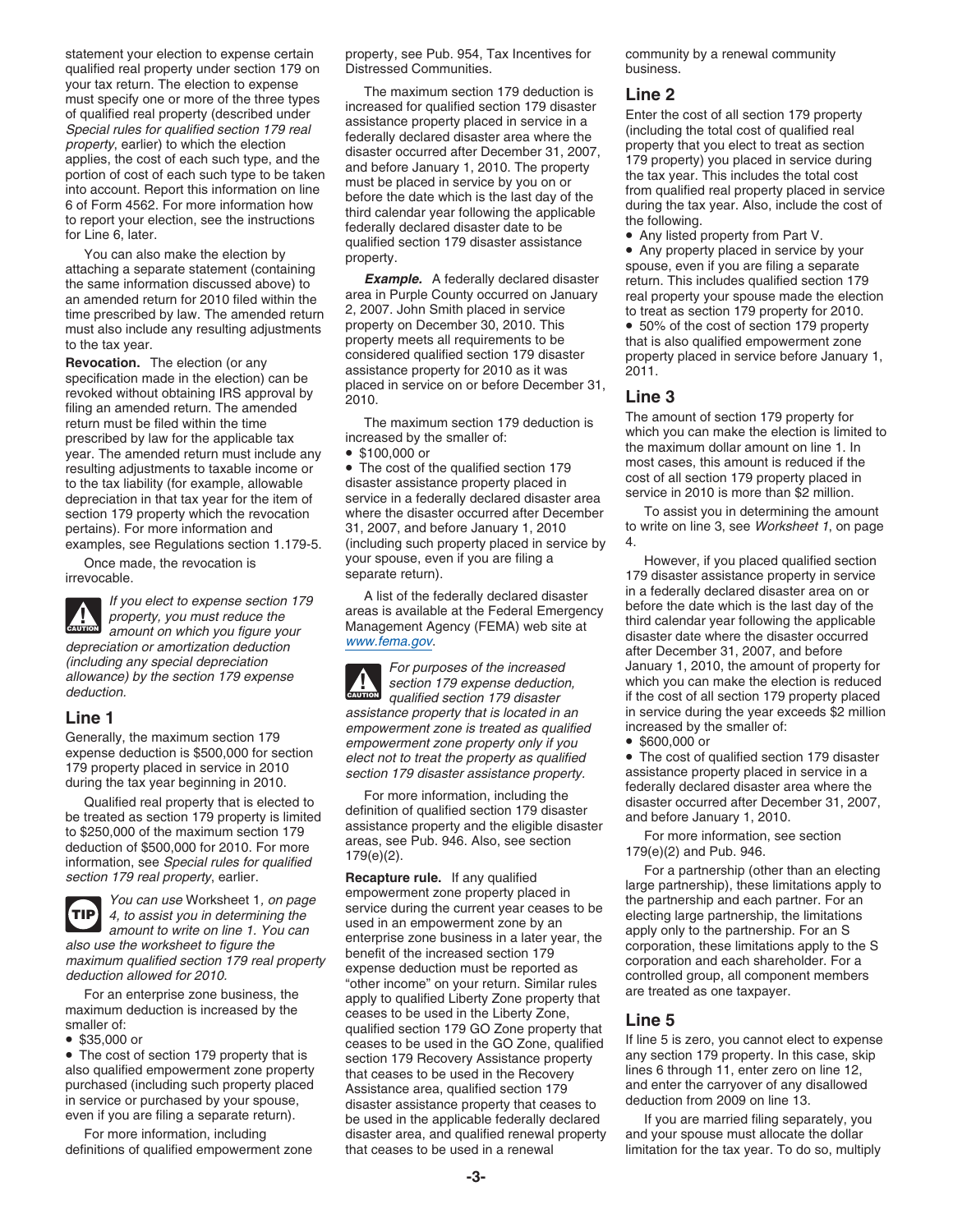

| Maximum section 179 limitation calculation.                                                                                                                                    | the total taxable income from any trade      |                                                                                                                                                                        |
|--------------------------------------------------------------------------------------------------------------------------------------------------------------------------------|----------------------------------------------|------------------------------------------------------------------------------------------------------------------------------------------------------------------------|
| 1. Total cost of qualified section 179 real property placed in service in 2010 during<br>the tax year beginning in 2010 of the type(s) of property for which you are           |                                              | business you actively conducted, comp<br>without regard to any section 179 exper<br>deduction, the deduction for one-half of<br>self-employment taxes under section 16 |
| 2. \$250,000 of the maximum section 179 deduction limitation of \$500,000 allowed<br>for 2010 can be expensed for qualified section 179 real property $\ldots \ldots \ldots$   | \$250,000                                    | or any net operating loss deduction. Als<br>include all wages, salaries, tips, and oth                                                                                 |
|                                                                                                                                                                                |                                              | compensation you earned as an employ                                                                                                                                   |
| 4. Enter total cost of section 179 property (except qualified section 179 real<br>property) placed in service in 2010 during the tax year beginning in 2010                    |                                              | (from Form 1040, line 7). Do not reduce<br>amount by unreimbursed employee<br>business expenses. If you are married f                                                  |
|                                                                                                                                                                                | \$500,000                                    | a joint return, combine the total taxable                                                                                                                              |
| 6. If you have an enterprise zone business (see the instructions for Line 1, earlier),<br>enter the smaller of \$35,000 or the cost of the qualified section 179 property that |                                              | incomes for you and your spouse.<br><b>Partnerships.</b> Enter the smaller of line<br>the partnership's total items of income a                                        |
| 7. If you have qualified section 179 disaster assistance property (see the<br>instructions for Line 1, earlier), enter the smaller of \$100,000 or the cost of the             |                                              | expense described in section 702(a) fro<br>any trade or business the partnership<br>actively conducted (other than credits,                                            |
| 8. Add lines 5, 6, and 7. Enter this amount here and on Form 4562, line 1 $\dots$                                                                                              |                                              | tax-exempt income, the section 179<br>expense deduction, and quaranteed                                                                                                |
| Maximum threshold cost of section 179 property before reduction in limitation calculation.                                                                                     |                                              | payments under section 707(c)).                                                                                                                                        |
| 9. Add lines 1 and 4. Enter this amount here and on Form 4562, line $2 \ldots \ldots$                                                                                          |                                              | S corporations. Enter the smaller of li<br>or the corporation's total items of incom                                                                                   |
| 10. Base maximum threshold cost of section 179 property before reduction in                                                                                                    | \$2,000,000                                  | and expense described in section 1366<br>from any trade or business the corporat                                                                                       |
| 11. If you have qualified section 179 disaster assistance property (see the<br>instructions for Line 3, earlier), enter the smaller of \$600,000 or the cost of the            |                                              | actively conducted (other than credits,<br>tax-exempt income, the section 179<br>expense deduction, and the deduction f                                                |
| 12. Add lines 10 and 11. Enter this amount here and on Form 4562, line 3                                                                                                       |                                              | compensation paid to the corporation's<br>shareholder-employees).                                                                                                      |
| Maximum elected cost for Form 4562, lines 6 and 7, column (c).                                                                                                                 | <b>Corporations other than S corporation</b> |                                                                                                                                                                        |
|                                                                                                                                                                                |                                              | Enter the smaller of line 5 or the                                                                                                                                     |
| 14. Enter the smaller of line 8 or line 13. The total amount you enter on Form<br>4562, lines 6 and 7, column (c), cannot exceed this amount                                   |                                              | corporation's taxable income before the<br>section 179 expense deduction, net<br>operating loss deduction, and special                                                 |

the total limitation that you would otherwise entire cost of the property. You can by the corporation).<br>
enter on line 5 by 50%, unless you both depreciate the amount you do not expense. elect a different allocation. If you both elect See the line 19 and line 20 instructions. **Line 12**

share of the total dollar limitation.

Enter a brief description of the property you you filed Form 4562 for 2009, enter the business or activity, enter the amount<br>elect to expense (e.g., truck, office furniture, amount from line 13 of your 2009 Form allocated

**Column (b) — Cost (business use only).** Figure 11<br>Enter the cost of the property. If you Fine total cost you can deduct is limited to the property traded in. **in its management or operations.** A mere

amount you elect to expense (including the Formuct a trade or business. For qualified property (defined below) combined cost of all qualified real property **Note.** If you have to apply another Code placed in service during the tax year, you that you elected to treat as section 179 section that has a limitation based on may be able to take an additional 50% (or property). You do not have to expense the taxable income, see Pub. 946 for rules on 100%, if applicable) special depreciation

depreciate the amount you do not expense.

Do not include any listed property on line 6. 2009 is the amount of section 179 property, completing for the total amounts from all Enter the elected section 179 cost of listed if any, you elected to expense in previous pr

Enter the cost of the property. If you **The total cost you can deduct is limited to**<br>acquired the property through a trade-in, do your taxable income from the active conduct **Part II. Special**<br>not include any carryover bas not include any carryover basis of the of a trade or business during the year. You **Depreciation Allowance**<br>property traded in. Include only the excess are considered to actively conduct a trade or<br>of the cost of the prope of the cost of the property over the value of business only if you meaningfully participate **Column (c) — Elected cost.** Enter the passive investor is not considered to actively **Line 14**<br>conduct a trade or business.

for the section 179 expense deduction.

**Individuals.** Enter the smaller of line 5 or the total taxable income from any trade or business you actively conducted, computed without regard to any section 179 expense deduction, the deduction for one-half of self-employment taxes under section 164(f),<br>or any net operating loss deduction. Also<br>include all wages, salaries, tips, and other compensation you earned as an employee (from Form 1040, line 7). Do not reduce this<br>amount by unreimbursed employee<br>business expenses. If you are married filing a joint return, combine the total taxable incomes for you and your spouse.

Partnerships. Enter the smaller of line 5 or the partnership's total items of income and expense described in section 702(a) from any trade or business the partnership actively conducted (other than credits, tax-exempt income, the section 179 expense deduction, and guaranteed payments under section 707(c)).

**S** corporations. Enter the smaller of line 5 or the corporation's total items of income and expense described in section 1366(a)<br>from any trade or business the corporation actively conducted (other than credits, tax-exempt income, the section 179 expense deduction, and the deduction for compensation paid to the corporation's shareholder-employees).

### **Corporations other than S corporations.**

Enter the smaller of line 5 or the deductions (excluding items not derived from a trade or business actively conducted

a different allocation, multiply the total<br>
limitation by the percentage elected. The<br>
sum of the percentages you and your<br>
spouse elect must equal 100%.<br>
Sorporation, write "from Schedule K-1<br>
(Form 1065)" or "from Schedu Do not enter on line 5 more than your allocate your allocate your allowable section 179 expense<br>The total dollar limitation.<br>The section and the deduction among them.

**Line 10** To do so, write "Summary" at the top of<br>The carryover of disallowed deduction from Part I of the separate Form 4562 you are<br>Do not include any listed property on line 6. 2009 is the amount of section 179 property etc.). For all qualified section 179 real 4562.<br>
property, enter "qualified real property."<br> **Column (b)** Cost (business use only)<br> **Line 11** Column (b) Cost (business use only)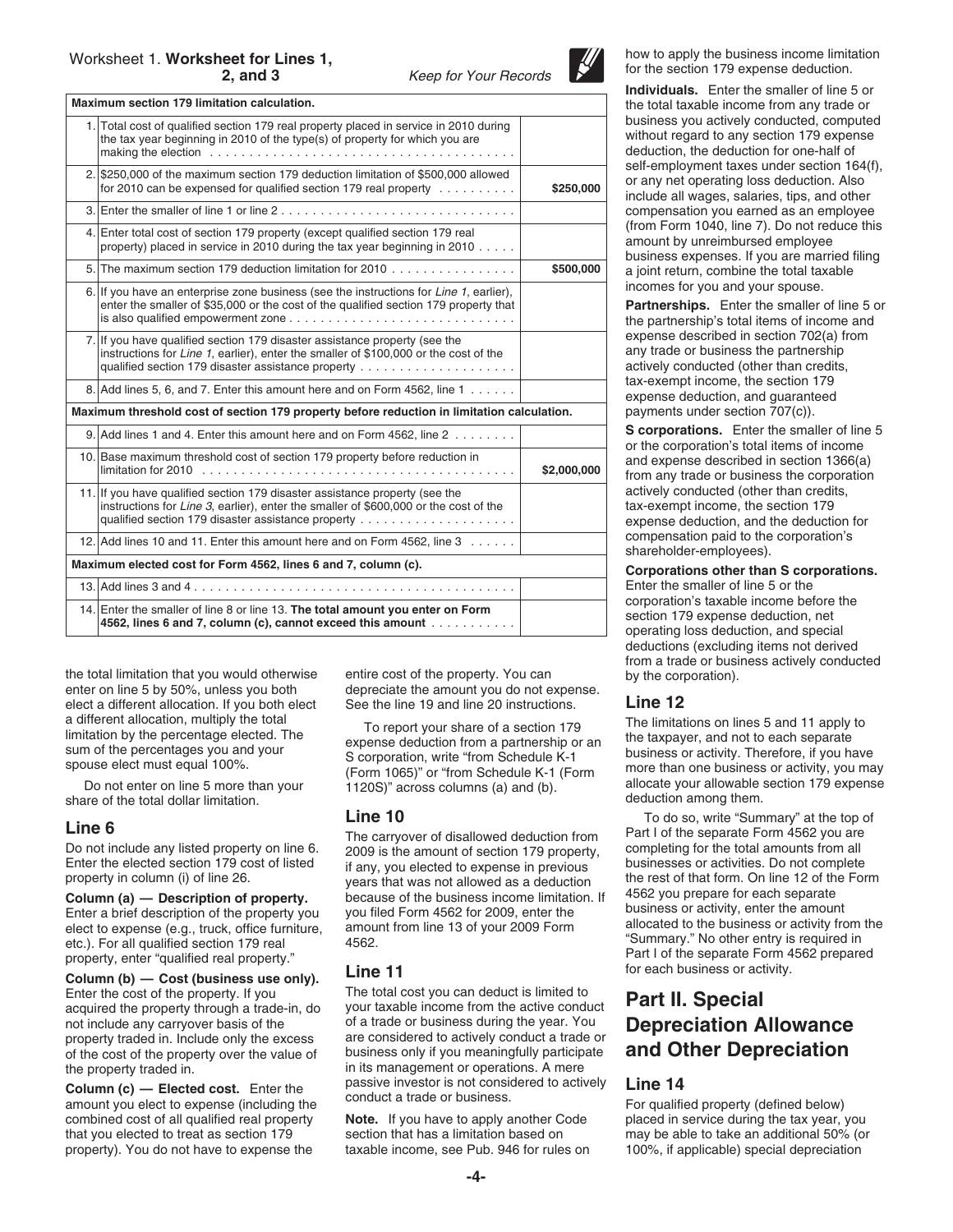allowance. The special depreciation d. Qualified leasehold improvement after December 31, 2007, is eligible for a allowance applies only for the first year the property. 50% special depreciation allowance. If a property is placed in service. The allowance<br>is an additional deduction you can take after landdition, substantially all (80% or existed before January 1, 2008, the property is an additional deduction you can take after ln addition, substantially all (80% or existed before January 1, 2008, the property any section 179 expense deduction and more) of the use of the property described in does not qualify.<br>hefore you figure requilar depreciation under (a) through (d) above must be in the building before you figure regular depreciation under (a) through (d) above must be in the building Qualified property is:<br>the modified accelerated cost recovery and placed in service no later than 90 days • Tangible property depre

special depreciation allowance for certain and Notice 2007-36, 2007-17 I.R.B. 1000 at • Water utility property<br>qualified property acquired after September *www.irs.gov/irb/2007-17\_IRB/ar12.html.* property on page 9). qualified property acquired after September www.irs.gov/irb/2007-17\_IRB/ar12.html. property on page 9).<br>8. 2010, and placed in service before The following rules also apply Computer software defined in and 8, 2010, and placed in service before **• The following rules also apply.**<br>January 1, 2012, specified GO Zone • The 50% special depreciation allowance depreciated under section 167(f)(1). extension property, qualified cellulosic applies to specified GO Zone extension <br>biofuel plant property, certain qualified property (defined above). For nonresidential property. biofuel plant property, certain qualified property (defined above). For nonresidential property acquired after December 31, 2007, real or residential rental property that is and placed in service before January 1, specified GO Zone extension property, only service before September 9, 2010, or after 2013, qualified reuse and recycling property, the adjusted basis of the property December 31, 2011, and before January 1, and certain qualified disaster assistance attributable to manufacture, construction, or 2013 (or before September 9, 2010, or after<br>1. property. property. In the fore January 1. 2012. Is December 31, 2012, and before Janua

service before January 1, 2012. Certain<br>qualified property acquired after September<br>8, 2010, is eligible for a 100% special purchase after August 27, 2005. If a binding<br>8, 2010, is eligible for a 100% special purchase afte 8, 2010, is eligible for a 100% special<br>
depreciation allowance. To qualify, the contract to acquire the property existed<br>
property must be placed in service before August 28, 2005. The property does<br>
January 1, 2012 (befo For certain property with a long production<br>period and for certain aircraft). The other<br>requirements for qualified property to be the Substantially all (80% or more) of the use 2010. eligible for a 100% special depreciation be substantially all (80% or more) of the use<br>allowance are identical as the requirements of the property must be in the specified<br>for qualified reuse and recycling<br>special deprecia special depreciation allowance as discussed<br>
under Certain qualified property acquired<br>
after December 31, 2007, and placed in<br>
service before January 1, 2013, later. apply. See section 1400N(d)(3).<br>
service before January

**!** and placed in service before January 1, and placed in service before  $\mu$  and placed in service before  $\mu$  and placed in service before  $\mu$  and placed in service before  $\mu$  and  $\mu$  and  $\mu$  and  $\mu$  and  $\mu$  and  $\mu$  a

## *property.* Specified GO Zone extension •

1. Nonresidential real property or<br>
residential rental property placed in service<br>
in specified areas of the GO Zone (as<br>
defined in section 1400N(d)(6)(C)) before<br>  $\frac{1}{2}$  before the property does not qualify.<br>  $\frac{1}{2}$ 

MACRS with a recovery period of 20 years for self-constructed property, special rules equipment used to transport reuse and<br>or less exection 168(I)(5). The section of the section of the section 168(I)(5).

Qualified property. You can take the For information, see section 1400N(d)(6) or less.<br>special depreciation allowance for certain and Notice 2007-36, 2007-17 I.R.B. 1000 at • Water utility property (see 25-year

• The 50% special depreciation allowance depreciated under section 167(f)(1).<br>• Qualified leasehold improvement real or residential rental property that is **Qualified property must also be placed in** production before January 1, 2012, is December 31, 2012, and before January 1,

If you elect out of the 100% special<br>
depreciation allowance for property<br>
acquired after September 8, 2010,<br>
leavies bottle is any liquid fuel which is<br>
acquired after September 8, 2010,<br>
beginning the state is explicitly

more information.<br>more information. The 50% special depreciation allowance MACRS.<br>annies to qualified cellulosic biofuel plant • The property must have a useful life of at applies to qualified cellulosic biofuel plant • The property must have a useful life of a<br>**precified GO Zone extension** by property. The property must also meet the least 5 years.<br>• You must have acquired the property by

Specified GO Zone extension property is: • You must have acquired the property by before September 1, 2008, the property

• Qualified cellulosic biofuel plant property January 1, 2012, or<br>
2. Any of the following types of property<br>
placed in service in a building described<br>
above before January 1, 2012.<br>
above before January 1, 2012.

or less, apply. See section 168(i)(5).<br>b. Water utility property (see 25-year **Certain qualified property acquired** which section 168(g) or (k) applies.<br>**after December 31, 2007, and placed in Qualified disaster assistance** property on page 9), *after December 31, 2007, and placed in* 

system (MACRS). after the building is placed in service. MACRS with a recovery period of 20 years<br> **Qualified property.** You can take the For information, see section 1400N(d)(6) or less.

- 
- 
- 
- 

**Certain qualified property acquired** eligible for the special depreciation 2014, for certain property with a long allowance.<br>**after September 8, 2010, and placed in** allowance.<br>**after September 8, 2010, and placed in** • Y

**Qualified cellulosic biofuel plant** Qualified reuse and recycling property<br>See section 168(k)(5) and Pub. 946 for **property.** Qualified cellulosic biofuel plant includes any machinery and equipment (not<br>more information.

property (defined below), is nonresidential  $\bullet$  The original use of the property must purchase after August 31, 2008. If a binding The original use of the property must purchase and property must purchase and property or residential rental property.<br>Specified GO Zone extension property is:  $\bullet$  You must have acquired the property by before September 1

above before January 1, 2012.<br>a. Tangible property depreciated under<br>MACRS with a recovery period of 20 years for self-constructed property, special rules equipment used to transport reuse and

c. Computer software defined in and *service before January 1, 2013.* Certain *property.* You may be able to take a 50% depreciated under section 167(f)(1), or qualified property (defined below) acquired special depreciation allowance for qualified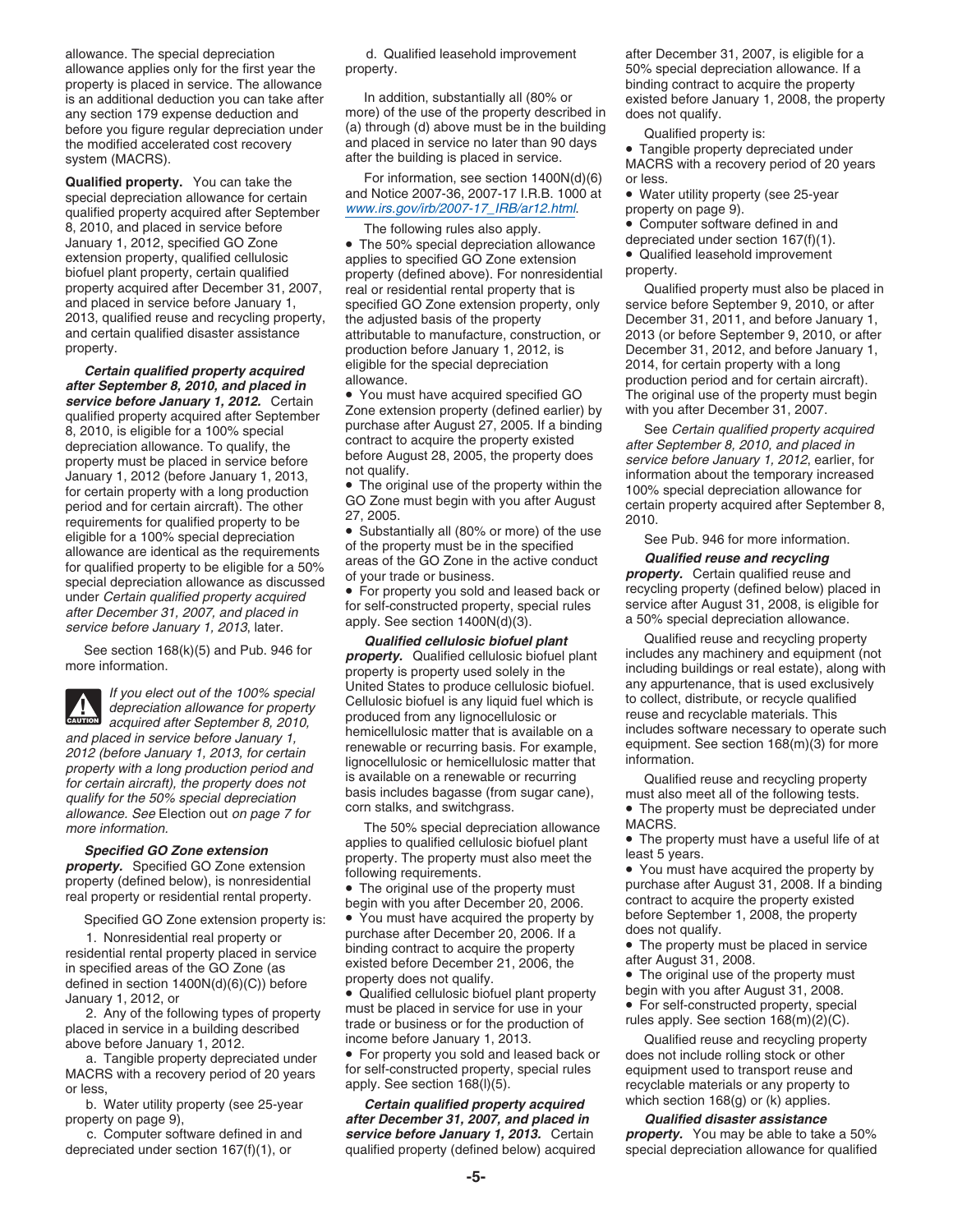placed in service in federally declared 2011. 2011. The section 168(e)(7)); or disaster areas where the disaster occurred<br>
For fiscal year taxpayers with a tax year
Formal tax year
Formal tax year
Formal tax year
Formal tax year
Formal tax year
Formal tax year
Formal tax year
Formal tax year
Tormal t

- 
- 
- Water utility property (see 25-year

• Substantially all (80% or more) of the use • Substantially all (80% of more) of the use and **property and must** depreciate the basis in the property must be in the active conduct the property under MACRS using the thousand the property under MACRS using the disast

• You must have acquired the property by revoked without IRS consent. (ADS) (that is, not property for which you<br>purchase on or after the applicable disaster For more information on making this (ADS) (that is, not property

• The original use of the property within the

• The property is placed in service by you  $\frac{1}{2009}$ -D6 I.R.B. 449,<br>
the third calendar year following the last day of available at<br>
the third calendar year following the last day of available at<br>
applicable disaster d • For property you sold and leased back or property and residential rental property).<br>
For property you sold and leased back or credits and deductions allocable to the<br>
for self-constructed property, special rules<br>
The IRS will release guidance<br>
The IRS will releas

Election to accelerate research and <sup>2011.</sup> **minimum tax credits in lieu of special** *Exceptions.* **Qualified property does disabled and the elderly.<br><b>depreciation allowance.** An election to not include: **and include: a** Disabled access credi **depreciation allowance.** An election to end include: **• include:** • Disabled access credit. claim pre-2006 unused research credits or • Listed property used 50% or less in a • • Enhanced oil recovery credit. minimum tax credits in lieu of claiming the qualified business use (as defined in the • Credit for employer-provided childcare special depreciation allowance ("section instructions for lines 26 and 27); facilities and services.<br>168(k)(4) election") made by a corporation • Any property required to be depreciated • Basis adjustment to Fraction 1998 (Net alternative depreciation system<br>
Tool (Net its first tax year ending after March under the alternative depreciation system<br>
31, 2008, or its first tax year ending after (ADS) (that is, not property for w made an election not to apply the section • Property placed in service and disposed **Note.** If you acquired qualified property 168(k)(4) election to extension property for of in the same tax year; entity business or through a like-kind exchange or involuntary its first tax year ending after December 31,  $\bullet$  Property converted from business or con noncommercial aircraft if acquired after • Property for which you elected not to allowance. See Regulations section March 31, 2008, and placed in service after claim any special depreciation allowance;  $1.168(k)-1(f)(5)$ .

disaster assistance property (defined below) December 31, 2009, but before January 1, • Any qualified restaurant property (as

disaster areas where the disaster occurred<br>
after December 31, 2007, and before ending after December 31, 2010, an election  $\frac{1}{1}$  and  $\frac{1}{2}$  and  $\frac{1}{2}$  and  $\frac{1}{2}$  and  $\frac{1}{2}$  and  $\frac{1}{2}$  and  $\frac{1}{2}$  and Qualified disaster assistance property is: corporation for either its first tax year ending<br>
• Tangible property depreciated under<br>
• Any property described in section<br>
• Any property described in section MACRS with a recovery period of 20 years ending after December 31, 2008, continues to apply to round 2 extension property (as or less,  $\bullet$  Other bonus depreciation property to  $\bullet$  Other bonus depreciation property to • Computer software defined in and<br>• Computer software defined in and<br>• Computer software defined in and<br>• Computer software defined in and<br>• Computer software defined in and<br>• Computer software defined in and<br>• Computer depreciated under section 167(f)(1), corporation makes an election not to apply which section 169(k) applies.<br>• Water utility property (see 25-year the section 168(k)(4) election to round 2 In addition, qualified cellulosi the section  $168(k)(4)$  election to round 2 In addition, qualified cellulosic b extension property. If a corporation did not plant property does not include the property on page 9), extension property. If a corporation did not property on page 9), make a section  $168(k)(4)$  election for either • Qualified leasehold improvement make a section 168(K)(4) election for either following:<br>Froperty ● Any tax is first tax year ending after March 31, property,<br>• Nonresidential real property, or and the same and after March 31, and the Any tax-exempt bond financed property<br>• Nonresidential real property, or and the 2008, or its first tax year ending after and the under • Nonresidential real property, or 2008, or its first tax year ending after under section 103. • Residential rental property. December 31, 2008, the corporation may • Residential rental property.<br>
Qualified disaster assistance property<br>
must also meet all of the following rules.<br>
Must also meet all of the following rules.<br>
The cember 31, 2010, to claim pre-2006<br>
must also meet all of must also meet all of the following rules.<br>
• The property must rehabilitate property<br>
• The property must rehabilitate property<br>
• Cher bonus depreciation property to<br>
• Which section 168(k) applies. • The property must rehabilitate property claiming the special depreciation allowance damaged, or replace property destroyed or for only round 2 extension property.

condemned, as a result of the applicable and if you make an election to accelerate include:<br>
• The property must be similar in nature to, these credits in lieu of claiming the special does not include:<br>
• Other bonus depre and located in the same county as, the<br>
property, you must **not** take the 50% or<br>
• Substantially all (80% or more) of the use<br>
of the precise in the origin of the section<br>
of the precise in the origin of the county and **m** 

property existed before the applicable<br>disaster date, the property does not qualify.<br>The original use of the property within the instructions. Also, see Bey, Proc. 2008-65 information. Also, see Pub. 946. • The original use of the property within the instructions. Also, see Rev. Proc. 2008-65, information. Also, see Pub. 946.<br>applicable disaster area must begin with you  $\frac{2008-44 \text{ I.R.B. 1082}}{2008-44 \text{ I.R.B. 1082}}$  availa



property. The guidance will be

For more information, see Pub. 946.<br>For more information, see Pub. 946. published in the Internal Revenue Bulletin in • Section 179 expense deduction.

• Any property required to be depreciated • Basis adjustment to investment credit

• Property converted from business or conversion, the carryover basis and any 2008. Generally, extension property is long income-producing use to personal use in the excess basis of the acquired property is production period property and same tax year it is acquired; eligible for the special depreciation

• Any tax-exempt bond financed property

COLLECT TO DEPT TO DET DESCRIPTION.<br>
SIGN PROPERTY REGISTION CONFIDENTIAL CONSTRUCTED ANY PROPERTY PEQUITED to be depreciated<br>
■ You must have acquired the property by revoked without IRS consent.<br>
■ You must have acquire

for self-constructed property, special rules The IRS will release guidance property. The following are examples of apply. See section 168(n)(2)(C).

- 
- Deduction for removal of barriers to the
- 
- 
-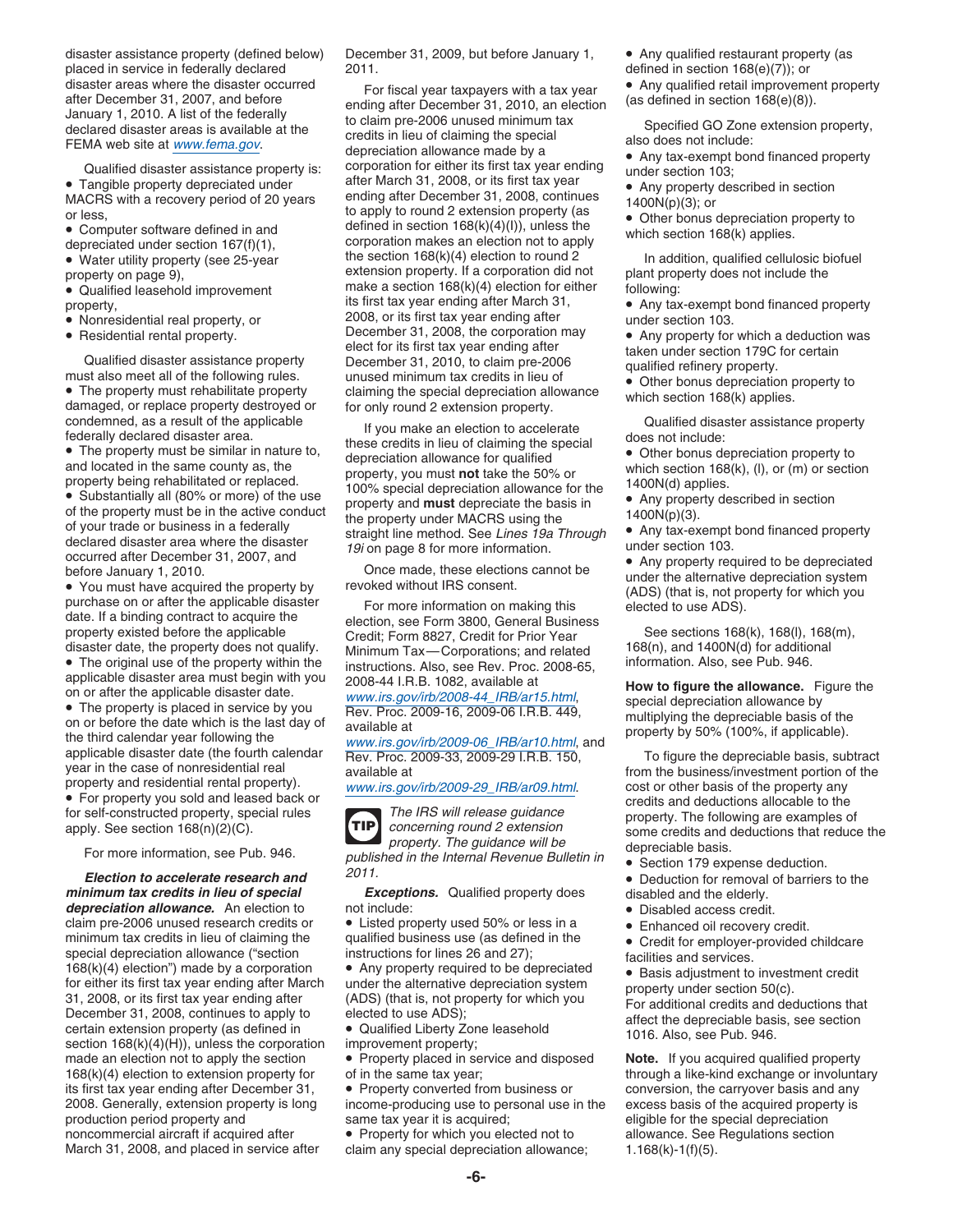

reduce the amount on which you

of property, to not deduct any special and  $1.$  Expenses that are qualified creative

making an election, you can still make the governmental unit, or foreign person or

for which you claimed a special depreciation persons.<br>allowance, any gain on the disposition is  $\bullet$  Property acquired in certain and the substitution of a Any allowance, any gain on the disposition is **Configured** in certain and the critic of the same of the or copyright<br>generally recaptured (included in income) as nonrecognition transactions.<br>ordinary income up to the amount of ordinary income up to the amount of the vertain sound recordings, movies, and videotapes.<br>special depreciation allowance you videotapes. videotapes.<br>deducted. If qualified GO Zone property verty depreciated under the incom dincluding specified GO Zone property)<br>
(including specified GO Zone property) forecast method. The use of the income<br>
qualified Recovery Assistance property) forecast method is limited to motion picture<br>
qualified Recover property ceases to be qualified disaster<br>assistance property in any year after the<br>year you claim the special depreciation<br>allowance, the excess benefit you received<br>for Property Depreciated Under the Income<br>from claiming from claiming the special depreciation<br>allowance must be recaptured as ordinary **Forecast Method.** For property placed in service in the allowance must be recaptured as ordinary income. For information on depreciation current tax year, you can either include **Depreciation**<br>
recapture, see Pub. 946. Also, see Notice certain participations and residuals in the The term "Modified A recapture, see Pub. 946. Also, see Notice certain participations and residuals in the The term "Modified Accelerated Cost<br>2008-25, 2008-9 LB.B. 484, available at adjusted basis of the property or deduct Recovery System" (M 2008-25, 2008-9 I.R.B. 484, available at adjusted basis of the property or deduct Recovery System" (MACRS) includes the www.irs.cov/irb/2008-9 IRB/ar10.html for these amounts when paid. See section General Depreciation Sys www.irs.gov/irb/2008-9\_IRB/ar10.html for these amounts when paid. See section General Depreciation System and the<br>additional quidance on recapture of qualified 167(g)(7). You cannot use this method to Alternative Depreciat additional guidance on recapture of qualified 167(g)(7). You cannot use this method to Alternative Depreciation System. Generally,<br>GO Zone property. depreciate any depreciate any amortizable section 197 MACRS is used to de

that you elect to depreciate under the expenses paid or incurred in the current details and exceptions, see Pub. 946.

If you take the 100% or 50% special unit-of-production method or any other year in creating or acquiring musical depreciation allowance, you must method not based on a term of years (other compositions or copyrights to musical than the retirement-replacement-betterment compositions placed in service during the figure your regular depreciation or example that method). The method of the state of the election, amortize

deducted. Also, you will not have any AMT Attach a separate sheet showing: beginning with the month the property is<br>adjustment for the property if the notice in the month the property and the notice in service in tax years adjustment for the property if the • A description of the property and the placed in service in tax years beginning<br>depreciable basis of the property for the begineriation method you elect that excludes before January 1, 2 depreciation method you elect that excludes AMT is the same as for the regular tax. the property from MACRS or the 167(g)(8). This election does not apply to  $\overline{P}$ **Election out.** You can elect, for any class Accelerated Cost Recovery System (ACRS); the following:<br>
of preparty to not deduct any angelel and

depreciation allowance for all such property • The depreciable basis (cost or other basis expenses under section 263A(h);<br>in such class placed in service during the reduced, if applicable, by salvage value, any servery to in such class placed in service during the reduced, if applicable, by salvage value, any any the property to which a simplified<br>tax year. example in the reduction section 179 expense deduction, deduction reprocedure establ tax year.<br>
To make an election, attach a statement for removal of barriers to the disabled and<br>
to your timely filed return (including<br>
to your timely filed return (including<br>
extensions) indicating the class of property<br> oldi deproduced the model of the deduction or credit).<br>The election must be made separately by 197 intangibles, including:

each person owning qualified property (for For additional credits and deductions that 1. Computer software. Use the straight example, by the partnership, by the S may affect the depreciable basis, see line method over 36 m

months of the due date of the return<br>
(excluding extensions). Write "Filed for the following types of property (except<br>
pursuant to section 301.9100-2" on the listed property and property subject to a<br>
amended return.<br>
On

amortization deduction by the amount and the expenses ratably over a 5-year period<br>deducted, Also, you will not have any AMT and the expenses sheet showing:<br>deducted, Also, you will not have any AMT and the charge assessed

If you timely filed your return without investment credit property. 2004, to a tax-exempt organization, election by filing an amended return within 6 **Line 16** entity (other than a partnership). See section<br>months of the due date of the return **Enter the total deprociation you are claiming** 167(f)(1)(C).

**!** Once made, the election cannot be<br>
revoked without IRS consent.<br>
Note. If you elect not to have any special<br>
depreciation allowance apply, the property<br>
may be subject to an AMT adjustment for<br>
depreciation celumned and th

requirements.<br>**Recapture.** When you dispose of property • Certain property acquired from related governmental unit (not acquired as part of a<br>for which you claimed a special depreciation persons.

**!**

GO Zone property. **Exercise and Supering the Conference of the instructions** of the instructions<br>intangible. See page 14 of the instructions broperty placed in service after 1986.<br>**Line 15** for more details on section 197 Report on this line depreciation for property You can elect to amortize all applicable videotapes, and sound recordings. For more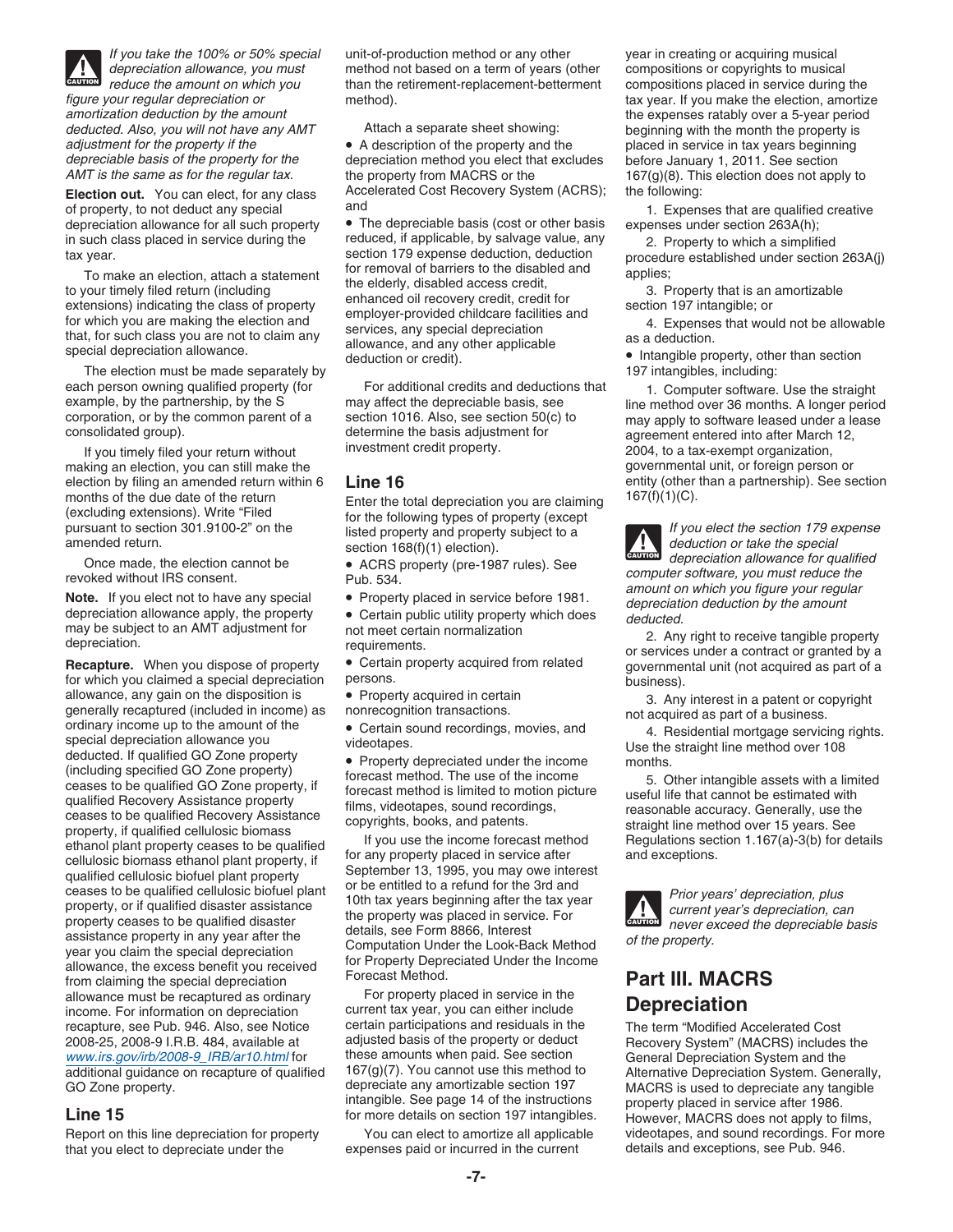years beginning before 2010 and additional rules, see Regulations section **5-year property** includes:<br>depreciated under MACRS, enter the 1.168(i)-6(c) and Pub. 946. depreciated under MACRS, enter the 1.168(i)-6(c) and Pub. 946. • Automobiles.

Each general asset account must include<br>
only assets that were placed in service<br>
during the same tax year with the same<br>
asset class (if any), depreciation method,<br>
asset class (if any), depreciation method,<br>
asset class recovery period, and convention. However, To make the election, figure the second Chicago Chicago Chicago Chica<br>an asset cannot be included in a general depreciation deduction for the new property **Chicago Chicago Chicago** an asset cannot be included in a general depreciation deduction for the new property exampled track.<br>Any motorsports entertainment complex<br>asset account if the asset is used both for in Part III. For listed property use Pa asset account if the asset is used both for in Part III. For listed property, use Part V. • Any motorsports entertainment complex<br>nersonal purposes and business/investment Attach a statement indicating "Flection (as define personal purposes and business/investment Attach a statement indicating "Election (as defined in section 168(i)(15)<br>made under section 1168(i)-6(i)" for each service before January 1, 2011.

automobiles, assets generating foreign cannot be revoked without IRS consent. **10-year property** includes: source income, assets converted to<br>nersonal use certain asset dispositions and **the source of the set of the set of the certain** asset dispositions and source income, assets converted to<br>personal use, certain asset dispositions, and<br>like-kind exchanges or involuntary employee business use, complete<br>conversions of property in a general asset form 2106, Part II, Section D,<br>

(including extensions) for the tax year in<br>
which the assets included in the general<br>
anset account were placed in service. Once<br>
anset are the election is trevocable and applies<br>
to the tax year for which the election is

during the current tax year over the **3-year property** includes:<br>
remaining recovery period of the property **3-year property** includes:<br>
exchanged or involuntarily converted. Use the time it is placed in songice before **in** exchanged or involuntarily converted. Use the property of the same depreciation method and and convention that was used for the exchanged or involuntarily converted. Use at the time it is placed in service before exchanged or involuntarily converted property. Treat **Note.** Any race horse placed in service in service after April 11, 2005, the original any excess basis as newly placed in service after December 31, 2008, and before use of which begins with you after April 11, property. Figure depreciation separately for January 1, 2014, is treated as 3-year 2005, and is not under self-construction or the carryover basis and the excess basis, if property (regardless of the age of the race subject to a binding contract in existence any. horse). before April 12, 2005.

**Section A** These rules apply only to acquired • Any horse (other than a race horse) that property with the same or a shorter recovery is more than 12 years old at the time it is property with the same or a shorter recovery period or the same or a more accelerated placed in service. **Line 17 Line 17 depreciation method than the property • Any qualified rent-to-own property (as** For tangible property placed in service in tax exchanged or involuntarily converted. For defined in section 168(i)(14)).<br>
vears beginning before 2010 and additional rules, see Regulations section **a** 

deductions for the current year. To figure the **Election out**. Instead of using the **Calculations** of Light general purpose trucks.<br>deductions, see the instructions for line 19, above rules, you can elect, for depreciation **Line 18**<br> **Line 18** exchanged property as if it was disposed of  $\bullet$  Any semi-conductor manufacturing<br> **To simplify the computation of MACRS** conversion. Generally, treat the carryover  $\bullet$  Any computer or peripheral equi To simplify the computation of MACRS conversion. Generally, treat the carryover • Any computer or peripheral equipment depreciation, you can elect to group assets basis and excess basis, if any, for the • Any section 1245 depreciation, you can elect to group assets basis and excess basis, if any, for the • Any section 1245 property used in service on • Connection with research and into one or more general asset accounts. acquired property a into one or more general asset accounts. acquired property as if placed in service on connection with r<br>The assets in each general asset account the date you acquired it. The depreciable experimentation. The assets in each general asset account the date you acquired it. The depreciable experimentation.<br>The are depreciated as a single asset. basis of the new property is the adjusted **Canal Acceptation** energy property speci are depreciated as a single asset. basis of the new property is the adjusted • Certain energy prope<br>basis of the exchanged or involuntarily section 168(e)(3)(B)(vi).

purposes. made under section 1.168(i)-6(i)" for each service before January 1, 2011.<br>property involved in the exchange or **Canaly 1** Any natural gas gathering line (as defined Special rules apply to passenger extensions). Once made, the election life and is not otherwise classified.<br>
Special rules assets generating foreign cannot be revoked without IRS consent. **10-year property** includes

**!** conversions of property in a general asset<br>account. For more details, see Regulations<br>section 1.168(i)-1.<br>section 1.168(i)-1.<br>env qualified smart electric meter<br>felect out," you must use Form 4562 instead<br>felect out," you To make the election, check the box on of Form 2106. See the Instructions for Form  $\frac{2106}{2106}$ . See the Instructions for Form property.<br>
The 18. You must make the election on your 2106. See the Instructions for Form pr

**Section B Section B Exercice during the tax year beginning in and the convenience items are sold there). Section B 2010** according to its classification (3-year • Any qualified leasehold improvement **Property acquired in a like-kind** property, 5-year property, etc.) as shown in property. **exchange or involuntary conversion.** column (a) of lines 19a through 19i. The • Any qualified restaurant property that is a Generally, you must depreciate the building. classifications for some property are shown building. carryover basis of property you acquire in a below. For property not shown, see • Any qualified restaurant property that is<br>like-kind exchange or involuntary conversion *Determining the classification*, later. section 1250

- 
- 
- 
- 
- 
- 
- 
- 
- 

- Office furniture and equipment.
- 

When an asset in an account is disposed<br>
of, the amount realized generally must be<br>
of, the amount realized generally must be<br>
of the amount realized generally must be<br>
of the amount realized generally must be<br>
of the gene

- 
- 
- 
- Any qualified smart electric grid system<br>property.

section 1250 property and an improvement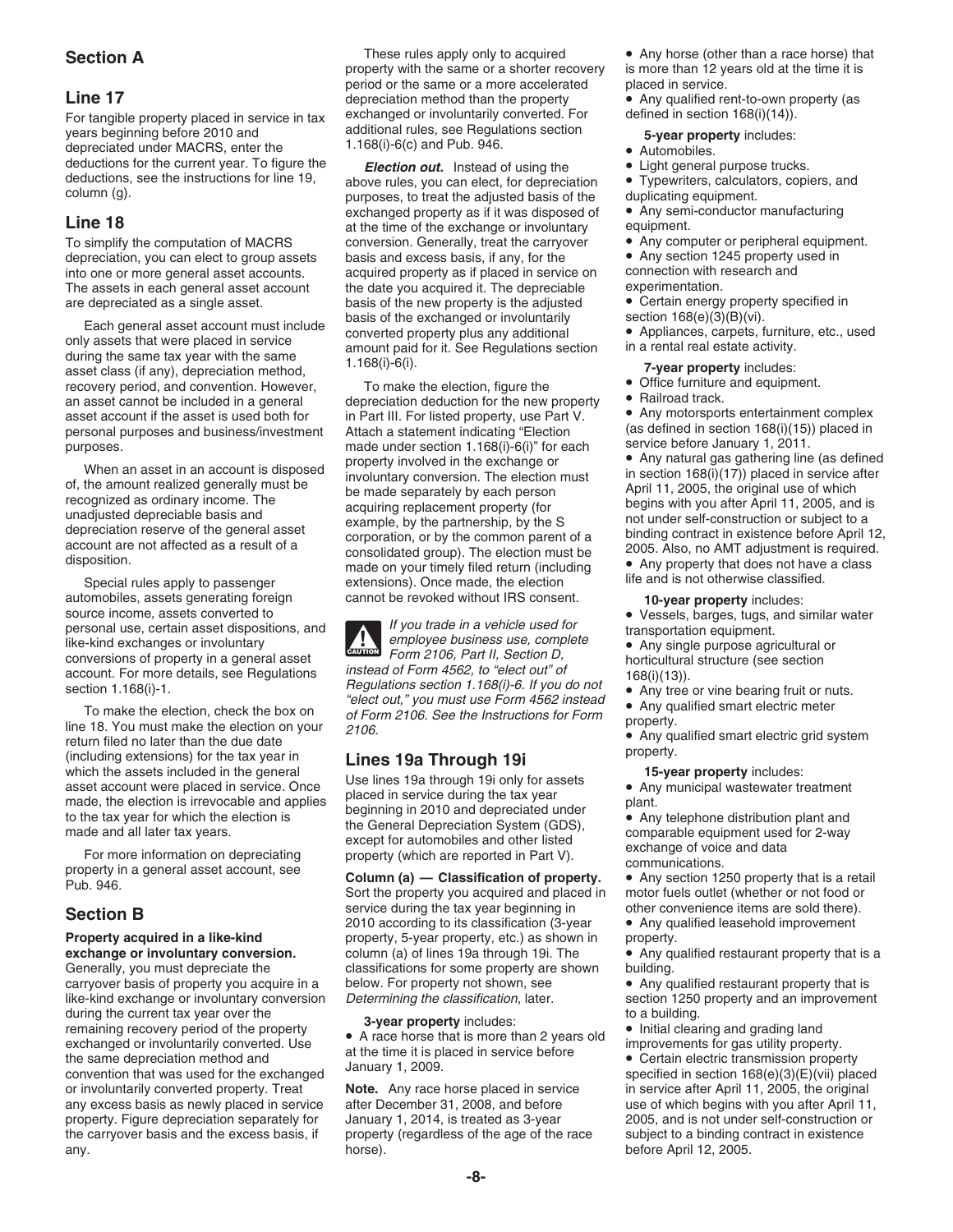• Any natural gas distribution line placed in

• Property that is an integral part of the • Property that is an integral part of the vertex of Deduction under section 179C for certain<br>gathering, treatment, or commercial qualified refinery property.<br>distribution of water that, without regard to be duction under

• Municipal sewers. This classification does<br>not apply to property placed in service under<br> $\frac{1}{2}$  beduction for removal of barriers to the not apply to property placed in service under<br>a binding contract in effect at all times since<br>June 9, 1996.<br>June 9, 1996.<br> $\bullet$  Disabled access credit.<br>Disabled access credit.<br> $\bullet$  Disabled access credit.

property that is neither residential rental • Any special depreciation allowance property nor property with a class life of less included on line 14. **Half-year convention**. This convention than 27.5 years.

There is no separate line to report **Column (d) — Recovery period.** midpoint of that tax year. Enter "HY" in 50-year property. Therefore, attach a Determine the recovery period from the column (e). Examement showing the same information as<br>
the deduction in the line of the bottom margin of<br>
See Rub. 946 for more<br>
the deduction in the line 22 "Total" and write<br>
"See attachment" in the bottom margin of<br>
the form.<br>
The

| (a)<br>Class life (in years)<br>(See Pub. 946) | (b)<br><b>Classification</b> |
|------------------------------------------------|------------------------------|
| $4$ or less $\ldots \ldots \ldots \ldots$      | 3-year property              |
| More than 4 but less than 10                   | 5-year property              |
| 10 or more but less than 16                    | 7-year property              |
| 16 or more but less than 20                    | 10-year property             |
| 20 or more but less than 25                    | 15-year property             |
| 25 or more                                     | 20-year property             |

• Any natural gas distribution line placed in Column (b) — Month and year placed in<br>service after April 11, 2005, the original use service. For lines 19h and 19i, enter the **Recovery Period for Qualified**<br>of which begins w 2005, and is not under self-construction or service. If you converted property held for<br>subject to a binding contract in existence personal use to use in a trade or business or<br>before April 12, 2005, and placed in service

**Column (c) — Basis for depreciation**<br>
■ **20-year property** includes: **10-year property** includes: **15-year property** includes: **15-year property** . To find • Farm buildings (other than single purpose the begin for deprec • Farm buildings (other than single purpose<br>agricultural or horticultural structures).<br>• Municipal sewers not classified as<br>• Municipal sewers not classified as<br>• Percentage of business/investment use. Municipal servers percentage of business/investment use.<br>
• Initial clearing and grading land<br>
• Initial clearing and grading land<br>
• Initial clearing and grading land<br>
• Initial clearing and grading land

distribution of water trial, without regard to <br>this classification, would be 20-year energy efficient commercial building the definition of qualified property, see Pub.<br>
property. 946. 946. • 946. • 946. • 946. • 946. •

- 
- Enhanced oil recovery credit.

Credit for employer-provided childcare

| Determining the classification. If your<br>depreciable property is not listed above,<br>determine the classification as follows.<br>1. Find the property's class life. See the                           |                                                 | <b>Classification</b><br>3-year property<br>$5$ -year property $\ldots \ldots \ldots$                                                                                                          | Recovery<br>period<br>3 yrs.<br>5 yrs.             | depreciable bases of MACRS property<br>placed in service during the entire tax year,<br>the mid-quarter, instead of the half-year,<br>convention generally applies.                                                        |
|----------------------------------------------------------------------------------------------------------------------------------------------------------------------------------------------------------|-------------------------------------------------|------------------------------------------------------------------------------------------------------------------------------------------------------------------------------------------------|----------------------------------------------------|----------------------------------------------------------------------------------------------------------------------------------------------------------------------------------------------------------------------------|
| Table of Class Lives and Recovery Periods<br>in Pub. 946.<br>2. Use the following table to find the<br>classification in column (b) that corresponds<br>to the class life of the property in column (a). |                                                 | $7$ -year property $\ldots \ldots \ldots$<br>10-year property $\ldots \ldots \ldots$<br>15-year property $\ldots \ldots \ldots$<br>20-year property $\ldots \ldots \ldots$<br>25-year property | 7 yrs.<br>10 yrs.<br>15 yrs.<br>20 yrs.<br>25 yrs. | In determining whether the mid-quarter<br>convention applies, do not take into account<br>the following.<br>• Property that is being depreciated under a<br>method other than MACRS.<br>• Any residential rental property, |
| (a)<br>Class life (in years)<br>(See Pub. 946)<br>$4$ or less                                                                                                                                            | (b)<br><b>Classification</b><br>3-year property | Residential rental property<br>Nonresidential real property<br>Railroad gradings and tunnel<br>bores                                                                                           | 27.5 yrs.<br>39 vrs.<br>50 yrs.                    | nonresidential real property, or railroad<br>gradings and tunnel bores.<br>• Property that is placed in service and<br>disposed of within the same tax year.                                                               |

20 or more but less than 25 15-year property qualified Indian reservation property placed disposed of) on the midpoint of that quarter.<br>26-year property in service before January 1, 2012, the However, no depreciation is al

| 2000, and is not under sen-construction or<br>subject to a binding contract in existence<br>before April 12, 2005, and placed in service | <b>SCIVICE. II YOU COITVEILED DIODEILY HEID TOT</b><br>personal use to use in a trade or business or<br>for the production of income, treat the | <b>Property class</b>                     | Recovery<br>period |
|------------------------------------------------------------------------------------------------------------------------------------------|-------------------------------------------------------------------------------------------------------------------------------------------------|-------------------------------------------|--------------------|
| before January 1, 2011.                                                                                                                  | property as being placed in service on the                                                                                                      | $3$ -year property                        | 2 yrs.             |
| • Any qualified retail improvement property                                                                                              | conversion date.                                                                                                                                | $5$ -year property                        | 3 yrs.             |
| (as defined in section 168(e)(8)).                                                                                                       |                                                                                                                                                 | $7$ -year property $\ldots \ldots \ldots$ | 4 yrs.             |
|                                                                                                                                          | Column $(c)$ — Basis for depreciation                                                                                                           | 10-year property $\ldots \ldots \ldots$   | 6 yrs.             |
| 20-year property includes:                                                                                                               | (business/investment use only). To find                                                                                                         | 15-year property $\ldots \ldots \ldots$   | 9 yrs.             |
| • Farm buildings (other than single purpose                                                                                              | the basis for depreciation, multiply the cost                                                                                                   | 20-year property $\ldots \ldots \ldots$   | $12$ yrs.          |
| agricultural or horticultural structures).<br>. Municinal coware not classified as                                                       | or other basis of the property by the                                                                                                           | Nonresidential real property              | 22 yrs.            |

• Initial clearing and grading land<br>
improvements for electric utility transmission<br>
and distribution plants.<br>
25-year property is water utility property,<br>
25-year property is water utility property,<br>
which is:<br>
and distri

portion of the tax year for which depreciation **Enhanced oil recovery credit.** is allowable during a year property is either<br>**Residential rental property** is a building<br>in which 80% or more of the total rent is<br>**Residential rental property** is a building<br>**Residential r Example in the independent of the total rent is**<br>in which 80% or more of the total rent is<br>from dwelling units.<br>From dwelling units.<br>Credit for employer-provided childcare correct convention, you must know the type **Nonresidential real property** is any real facilities and services. The fact of property and when you placed the original real facilities and services.

• Any basis adjustment for investment applies to all property reported on lines 19a **Example the set of the set of the set of the set of the set of the set of the set of the set of the set of the set of the set of the set of the set of the set of the set of the set of the set of the set of the set of the** 

The mid-quarter convention treats all property placed in service (or disposed of)<br>**Indian reservation property.** For during any quarter as placed in service (or **Indian reservation property.** For during any quarter as placed in service (or qualified Indian reservation property placed disposed of) on the midpoint of that quarter.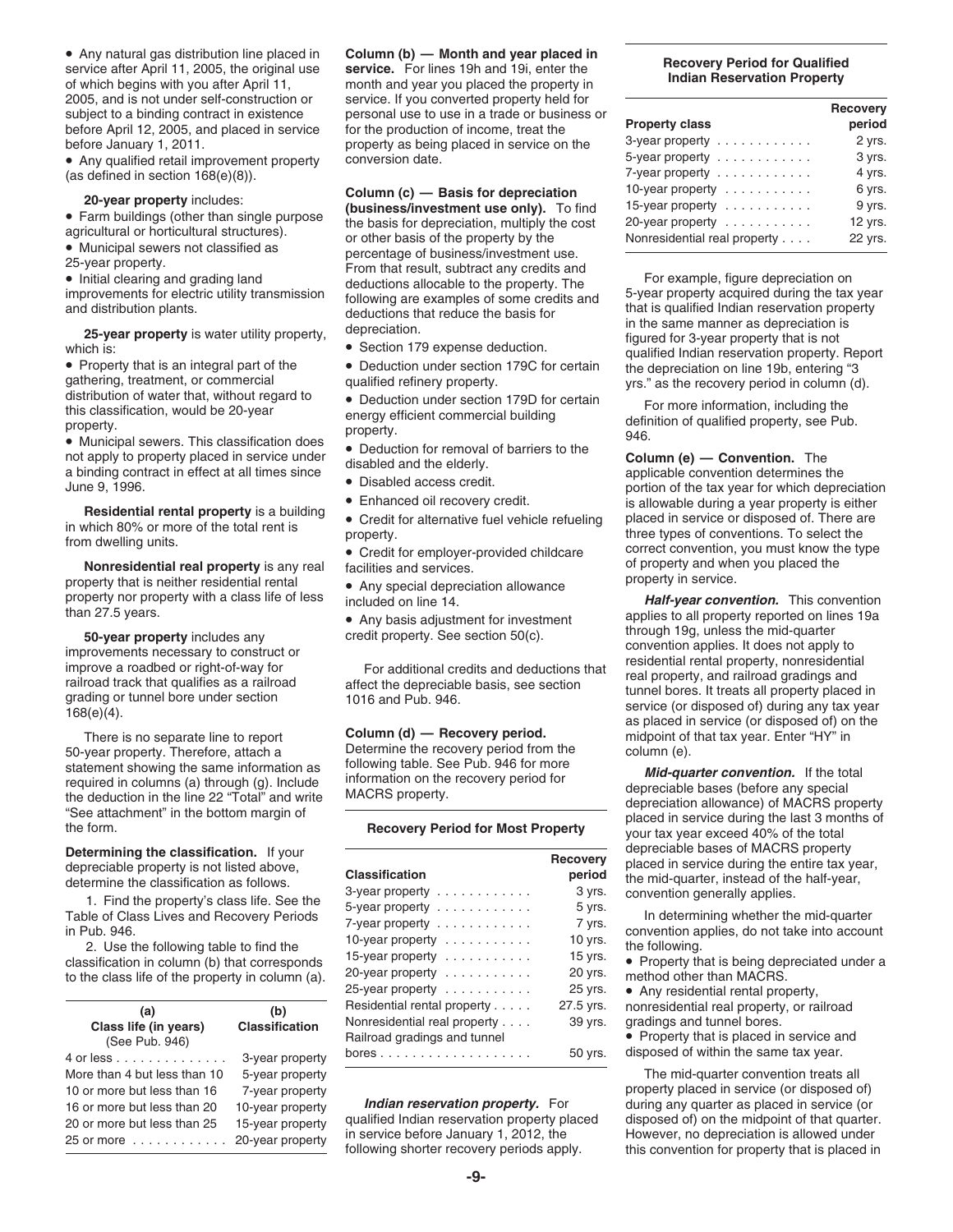service and disposed of within the same tax **property, qualified restaurant property, Mid-month (MM) convention** year. Enter "MQ" in column (e). **qualified retail improvement property, or Placed in service** 

placed in service during the tax year. Enter as follows.<br>"200 DB" for 200% declining balance. "150 · If you are using the 200% or 150% DB" for 150% declining balance, or "S/L" for declining balance method in column (f), on how to compute the declining balance rate (use 2.00

Note. If you elected to accelerate pre-2006 for 200 DB or 1.50 for 150 DB) by the<br>
unused research and minimum tax credits in<br>
lieu of special depreciation allowance for<br>
eligible property (as discussed on page 6),<br>
you m

• 3-, 5-, 7-, and 10-year property.<br>
Cenerally, the applicable method is the<br>
200% declining balance method, switching<br>
to the straight line method in the first tax<br>
year that the straight line rate exceeds the<br>
declining

bearing fruit or nuts. The 150% declining<br>
bearing fruit or nuts. The 150% declining<br>
balance method is the only applicable<br>
method for any qualified smart electric meter<br>
or any qualified smart electric grid system<br>
prope

For 3-, 5-, 7-, or 10-year property eligible<br>for the 200% declining balance method, you<br>can make an irrevocable election to use the<br>150% declining balance method, switching<br>to the straight line method in the first tax<br>to t

• 15- and 20-year property (not including  $\begin{array}{c|c} \text{4\text{m quarter}} & \text{0.125} & \text{0.875} & \text{2.876} \\ \text{qualified lessehold improvement,} & \text{property. You make this electron by completing line 20 of Form 4562.} \\ \text{retail improvement property, or qualified} & \text{completing line 20 of Form 4562.} \\ \text{retail improvement property, and} & \text{Colum (a) } - \text{Classification of property.} \\ \text{property used in a farming business. The} & \text{Use the following rules to determine the} \end{array}$ property used in a farming business. The example applicable method is the 150% declining the applicable method is the 150% declining balance method, switching to the straight Under ADS, the depreciation deduction line method in the first tax year that the formulation of the state of most property is based on the property's straight line rate exceeds the declining class is the class life. See section 168(g)(3) for special

• **Water utility property, residential rental** property. See Pub. 946 for information on **property, nonresidential real property, property** *property property property property property property property property property property property property property* **qualified leasehold improvement** Class Lives and Recovery Periods.

*Mid-month convention.* This **any railroad grading or tunnel bore.** The **(***or disposed of a place of disposed of ) place of a place of*  $\alpha$  *place of the angle of the angle of the a*  $\alpha$  *<i>Place of a place of*  $\alpha$  *be a* 

straight line.<br>Mote in service in a divide the declining balance rate (use 2.00 deduction for property placed in service in a<br>Mote if you closted to accelerate are 2006 for 200 DB or 1.50 for 150 DB) by the short tax year.

depreciating oner property in the same<br>
classification as the property for which this<br>
e If you are using the straight line method, the set of the Alternative Depreciation System<br>
election was made and using a different ye

| Half-year (HY) convention |  |  |  |  |  |  |  |  |  |  |  |
|---------------------------|--|--|--|--|--|--|--|--|--|--|--|
|---------------------------|--|--|--|--|--|--|--|--|--|--|--|

| year that the straight line rate exceeds the                                                  | <b>Placed in service</b>          |               | apply.          |                                                                                   |  |
|-----------------------------------------------------------------------------------------------|-----------------------------------|---------------|-----------------|-----------------------------------------------------------------------------------|--|
| declining balance rate. The election applies<br>to all property within the classification for | (or disposed of)                  | <b>Placed</b> | <b>Disposed</b> | Instead of depreciating property under                                            |  |
| which it is made and that was placed in                                                       | during the:                       | in service    | оf              | GDS (line 19), you can make an irrevocable                                        |  |
| service during the tax year. You will not                                                     | 1st quarter $\ldots \ldots$       | 0.875         | 0.125           | election for any classification of property for                                   |  |
| have an AMT adjustment for any property                                                       | 2nd quarter $\ldots \ldots$       | 0.625         | 0.375           | any tax year to use ADS. For residential                                          |  |
| included under this election.                                                                 | 3rd quarter $\ldots \ldots$       | 0.375         | 0.625           | rental and nonresidential real property, you                                      |  |
| • 15- and 20-year property (not including                                                     | 4th quarter $\ldots \ldots$ 0.125 |               | 0.875           | can make this election separately for each<br>proporty. Vou make this election by |  |

| <b>Mid-month convention.</b> This<br>convention applies only to residential rental           | any railroad grading or tunnel bore. The<br>only applicable method is the straight line | (or disposed of)<br>during the: | <b>Placed</b><br>in service | <b>Disposed</b><br>of |
|----------------------------------------------------------------------------------------------|-----------------------------------------------------------------------------------------|---------------------------------|-----------------------------|-----------------------|
| property (line 19h), nonresidential real                                                     | method.                                                                                 | 1st month $\ldots$              | 0.9583                      | 0.0417                |
| property (line 19i), and railroad gradings and                                               | Column (q) — Depreciation deduction.                                                    | 2nd month $\ldots$ .            | 0.8750                      | 0.1250                |
| tunnel bores. It treats all property placed in                                               | To figure the depreciation deduction, you                                               | 3rd month $\ldots$ , $\ldots$   | 0.7917                      | 0.2083                |
| service (or disposed of) during any month as                                                 | may use optional Tables A through E, which                                              | 4th month $\ldots$ , $\ldots$   | 0.7083                      | 0.2917                |
| placed in service (or disposed of) on the                                                    | begin on page 16. Multiply column (c) by the                                            | 5th month $\ldots$              | 0.6250                      | 0.3750                |
| midpoint of that month. Enter "MM" in                                                        | applicable rate from the appropriate table.                                             | 6th month $\ldots$ , $\ldots$   | 0.5417                      | 0.4583                |
| column (e).                                                                                  | See Pub. 946 for complete tables. If you<br>disposed of the property during the current | 7th month $\ldots$ , $\ldots$   | 0.4583                      | 0.5417                |
| <b>Column (f) — Method.</b> Applicable                                                       | tax year, multiply the result by the applicable                                         | 8th month                       | 0.3750                      | 0.6250                |
| depreciation methods are prescribed for                                                      | decimal amount from the tables in Step 3                                                | 9th month $\ldots$ , $\ldots$   | 0.2917                      | 0.7083                |
| each classification of property as follows.                                                  | later. Or, you may compute the deduction                                                | 10th month $\ldots$             | 0.2083                      | 0.7917                |
| However, you can make an irrevocable                                                         | yourself by completing the following steps.                                             | 11th month $\ldots$             | 0.1250                      | 0.8750                |
| election to use the straight line method for<br>all property within a classification that is | <b>Step 1.</b> Determine the depreciation rate                                          | 12th month $\ldots$             | 0.0417                      | 0.9583                |

"200 DB" for 200% declining balance, "150 • If you are using the 200% or 150% *Short tax years.* See Pub. 946 for rules<br>DB" for 150% declining balance, or "S/L" for declining balance method in column (f), on how to compute

- 
- 
- 
- 
- 

balance rate. The rate of the class life for certain balance rate. The rules for determining the class life for certain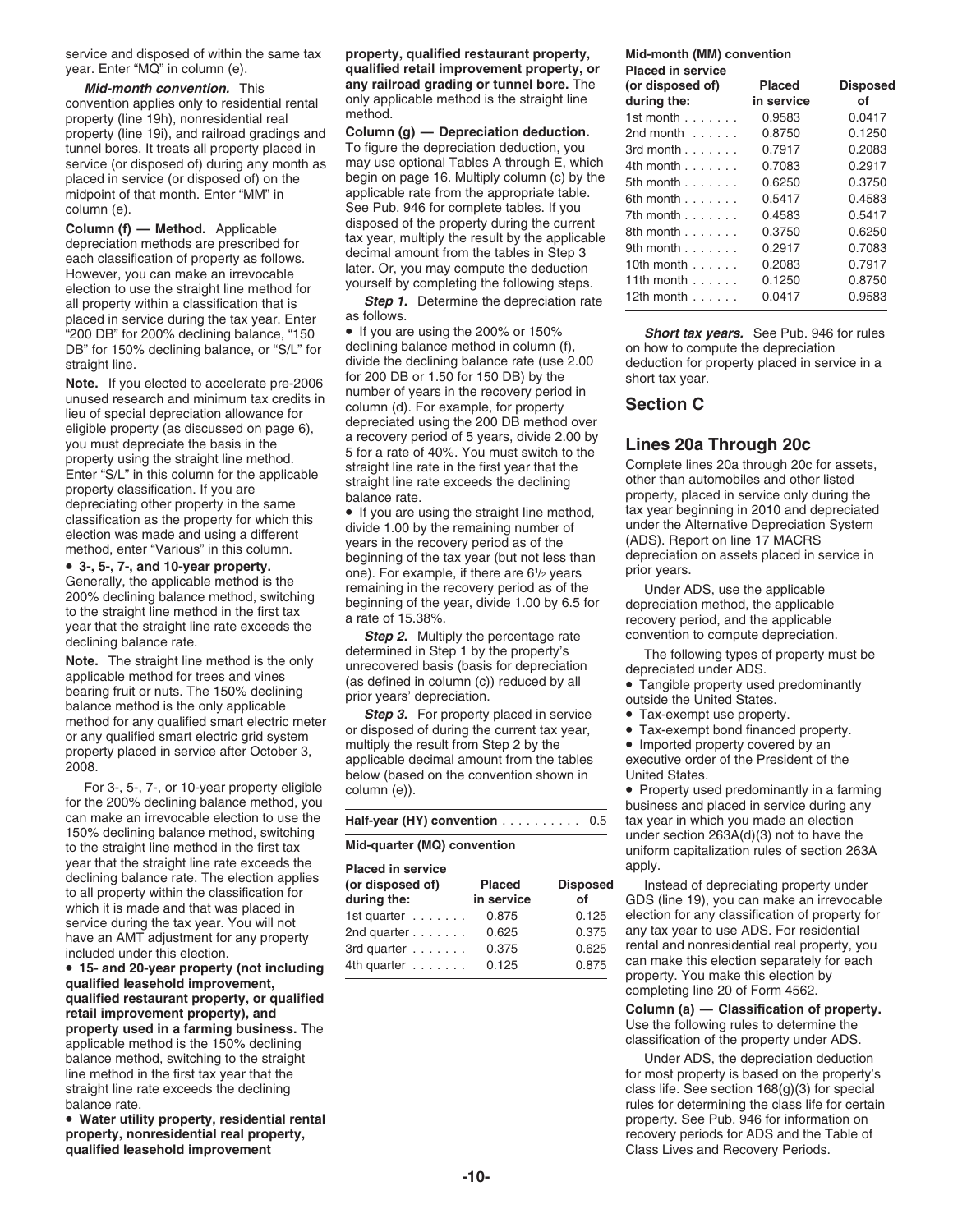have a class life, residential rental and **depreciation allowance for all all quality**<br>nonresidential real property, water utility **Line 22** property and railroad gradings and tunnel and partnership (other than an electing property, and railroad gradings and tunnel A partnership (other than an electing languary hores I Ise line 20b for property that does and

no separate line to report 50-year property. **Line 23** If you acquired the property through Therefore, attach a statement showing the **If** you are subject to the uniform attach a trade-in special rules apply for Therefore, attach a statement showing the If you are subject to the uniform a trade-in, special rules apply for<br>same information required in columns (a) capitalization rules of section 263A, enter determining the basis, re through (g). Include the deduction in the line the increase in basis from costs you must period, depreciation method, and<br>22 "Total" and write "See attachment" in the capitalize. For a detailed discussion of who convention 22 "Total" and write "See attachment" in the capitalize. For a detailed discussion of who convention. For more details, see P<br>bottom margin of the form. expansion is subject to these rules, which costs must acquired in a l

**Column (b)** — Month and year placed in the capitalized, and allocation of costs involuntary conversion on page 8. All service. For 40-year property, enter the among activities, see Regulations section  $\frac{1.263A-1}{2.263A$ converted to use in a trade or business or

those used under GDS. See the instructions 1040) or Schedule C-EZ (Form 1040) and for services per<br>for line 19, column (e). exercisions the standard mileage rate or related person.

**MACRS recapture.** If you later dispose of **Section A**<br>property you depreciated using MACRS,<br>any gain on the disposition is generally **and the section 179** expense deduction<br>recaptured (included in income) as ordinary **an** income up to the amount of the depreciation<br>previously allowed or allowable for the allowance and/or regular depreciation end of qualified business use may be smaller<br>property. Depreciation, for this purpose, deduction. Se includes any of the following deductions column (i).<br>taken during the 2010 tax year. Listed property used 50% or less in a For more information, including the<br>• Any section 179 expense deduction a Formation curalified busi

• Any special depreciation allowance

bores. Use line 20b for property that does partnership) or S corporation does not **Lines 26 and 27** not have a class life. Use line 20c for include any section 179 expense deduction Use line 26 to figure depreciation for<br>include any section Use line 26 to figure depreciation for residential rental and nonresidential real residential rental and nonresidential real (line 12) on this line. Instead, any section property used more than 50% in a qualified<br>property. This instead, any section property used more than 50% in a qualified property.

capitalization rules of section 263A, enter

**Column (c)** — Basis for depreciation and the standard mileage rate, the percentage of qualified business use for the percentage of qualified business use for the percentage of qualified business use for the percentage of **Column (d) — Recovery period.** On line requested in Part V, regardless of the tax of the following.<br>
20a. enter the property's class life. <br>
year the property was placed in service. Investment use. year the property was placed in service.<br>However if you file Form 2106 or 2106-F7 • Leasing the property to a 5% owner or However, if you file Form 2106 or 2106-EZ, <br>France this information on that form and not related person. **Column (e) — Convention.** Under ADS, report this information on that form and not<br>the applicable conventions are the same as in Part V. Also, if you file Schedule C (Form  $\bullet$  The use of the property as compensation<br>thos are claiming the standard mileage rate or related person.<br>  $\bullet$  The use of the property as compensation

**!**

Any section 179 expense deduction qualified business use (as defined in the definition of a 5% owner and related person claimed on the property, instructions for lines 26 and 27 below) does and exceptions, see Pub. 946.<br>
•

• Any deduction under section 179C for<br>
• Any deduction under section 179C for<br>
• Any deduction under section 179C for<br>
• Any deduction under section 179D for<br>
• Any deduction under section 179D for<br>
• Any deduction under • Any deduction under section 179D for<br>certain energy efficient commercial building specified GO Zone extension property, or **Column (a) — Type of property.** List on a<br>property.<br>property in the following order. There is no recapture for residential the instructions for line 14 for the definition 1. Automobiles and other vehicles. rental and nonresidential real property, of qualified property and how to figure the 2. Other listed property (computers and unless that property is qualified property for deduction. This special depreciation peripheral eq unless that property is qualified property for deduction. This special depreciation peripheral equipment, etc.).<br>which you claimed a special depreciation allowance is included in the overall limit on allowance is included in the overall limit on allowance (discussed earlier). For more depreciation and section 179 expense In column (a), list the make and model of information on depreciation recapture, see deduction for passenger automobiles. See automobiles, and give a general description Pub. 946. The tables on page 13 for limitations on the tother listed property.

Use line 20a for all property depreciated **Part IV. Summary** under ADS, except property that does not under ADS, except property that does not under ADS, except property that does not **Enter Sylvan and Enter on line 25 you** 

property.<br>
Water utility property and railroad<br> **Water utility property and railroad**<br> **Water utility property and railroad**<br>
on the appropriate line of their Schedules<br>
on the appropriate line of their Schedules<br>
on the a

**!** is subject to these rules, which costs must acquired in a like-kind exchange or<br>be capitalized, and allocation of costs involuntary conversion *on page 8. Also, see* 

**Qualified business use.** To determine whether to use line 26 or line 27 to report For the production of income.<br> **Part V. Listed Property** your listed property, you must first determine<br>
If you claim the standard mileage rate.

**Column (g) — Depreciation deduction.**<br>
Figure the depreciation deduction in the depreciation deduction in the same manner as under GDS, except use the same manner as under GDS, except use the straight line method over the

• Any special depreciation allowance *not qualify for the section 179 expense*<br>available for the property (unless you *deduction or special depreciation allowance*. Listed property recapture. If you used<br>elected not to cla • Any deduction under section 179B for<br>
capital costs incurred in complying with listed property during the tax year, you may all used it 50% or less<br>
Environmental Protection Agency sulfur listed property during the tax y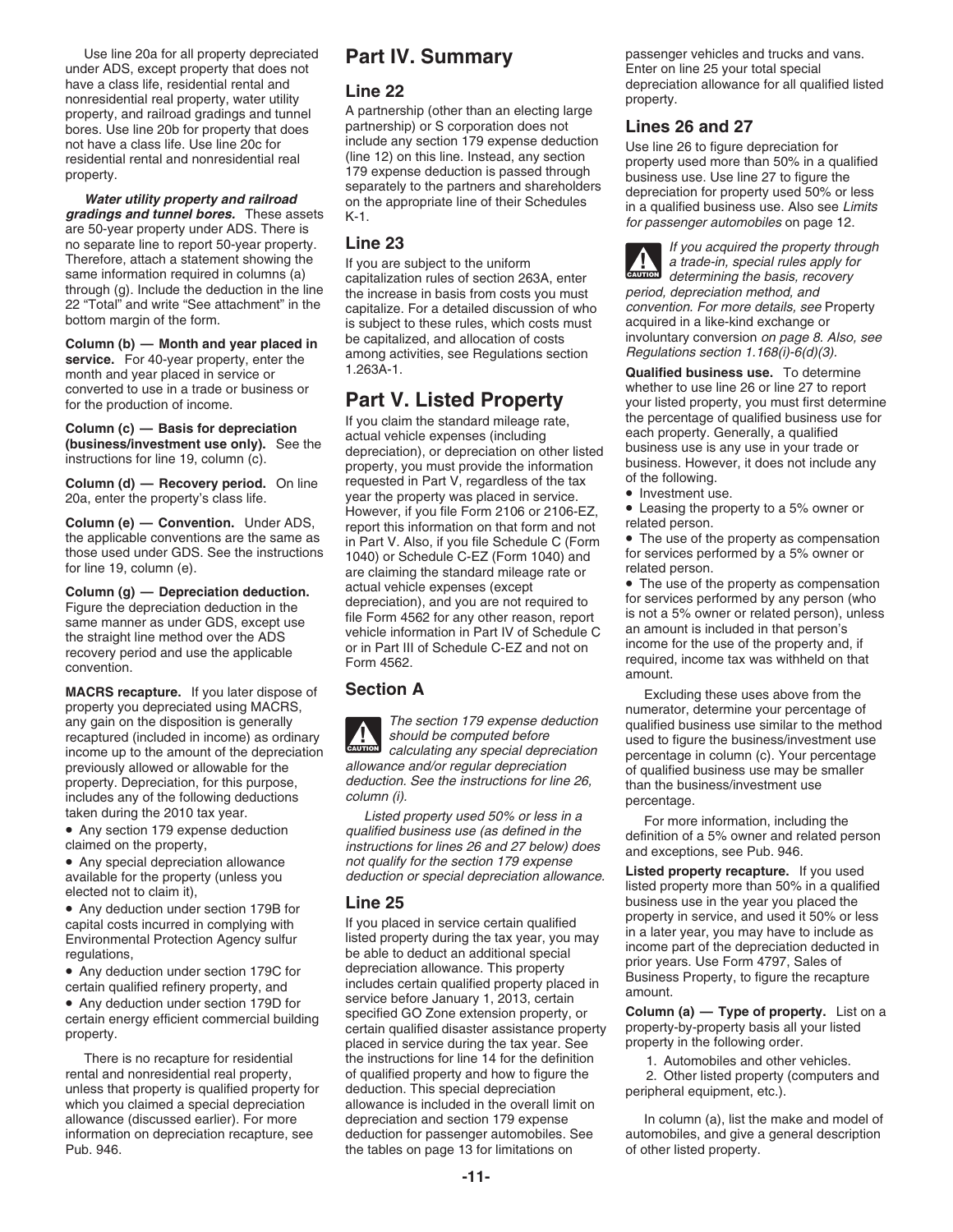100% for business/investment purposes, expense deduction, any special depreciation automobiles is limited. For any passenger<br>you may group them by tax year. Otherwise, allowance, any credit for employer-provided automobile you may group them by tax year. Otherwise, allowance, any credit for employer-provided automobile (including an electric passenger childcare facilities and services, and half of automobile) you list on line 26 or line 27,

miles the vehicle is driven for all purposes. period. The ADS recovery period is 5 years Treat vehicles used by employees as being For purposes of the limits for passenger used 100% for business/investment automobiles and computers.<br>automobiles, the following apply. purposes if the value of personal use is **Column (g) — Method/convention.** Enter • Passenger automobiles are 4-wheeled included in the employees' gross income, or the method and convention used to figure vehicles manufactu

use based on the most appropriate unit of line method, enter "S/L." time the property is actually used (rather **Exception**. The following vehicles are than merely being available for use).<br> **Column (h) — Depreciation deduction.** not considered passenger automobiles.

If during the tax year you convert<br>
or the Limits for passenger automobiles, later,<br>
the An ambulance, hearse, or combination<br>
from property used solely for personal purposes<br>
to business/investment use (or vice versa),<br>

tax) or other basis (unadjusted for prior<br>vears' depreciation). If you traded in old **For property used 50% or less in a** a van that has only a front bench for seat years' depreciation). If you traded in old property, see Property acquired in a qualified business use (line 27) and placed installed, that constantly carries<br>like-kind exchange or involuntary conversion in service after 1986, figure column (h) by merchandise or eq like-kind exchange or involuntary conversion in service atter 1986, tigure column (h) by merchandise or equipment, and that has dividing the amount in column (e) by the been specially painted with advertising or paracter o

personal use to business/investment use, basis, if any, in column (h). apply to passenger automobiles leased or<br>your basis for depreciation is the smaller of **the contract of the contract of the section** beld by anyone reg For property placed in service before<br>the property's adjusted basis or its fair<br>market value on the date of conversion. 1987 that was disposed of during the year,<br>business of leasing passenger automobiles.

**(business/investment use only).** Multiply

If you have more than five vehicles used From that result, subtract any section 179 179 expense deduction, for passenger **Column (b)** — **Date placed in service.** The any investment credit taken before 1986 total of columns (h) and (i) on line 26 or 27<br>
Enter the date the property was placed in the section of unless you claimed the reduced c

**Column (c) — Business/investment use**<br> **Column (f) — Recovery period.** Enter the the applicable limit<br>
percentage. Enter the percentage of<br>
business/investment use. For automobiles<br>
and other vehicles, determine this<br>
an

included in the employees' gross income, or ethe method and convention used to figure experiences manufactured primarily for use on<br>the employees reimburse the employer for your depreciation deduction. See the personal use Employers who report the amount of<br>
personal use of the vehicle in the<br>
employer's gross income, and withhold the<br>
employee's gross income, and withhold the<br>
employee's gross income, and withhold the<br>
employee's gross inco

**Column (h) — Depreciation deduction.**<br>See Limits for passenger automobiles, later,

on page 8. dividing the amount in column (e) by the been specially painted with advertising or<br>amount in column (f). Use the same the company's name, is a vehicle not likel For a vehicle, reduce your basis by any<br>qualified electric vehicle credit you claimed<br>for property placed in service before<br>for property placed in service before<br>distance of the text of the same in the instructions<br>for pro

enter zero.

column (d) by the percentage in column (c). depreciation deduction, including section see Pub. 463.

childcare facilities and services, and half of automobile) you list on line 26 or line 27, the of conversion.<br>
The entire investment credit.<br>
The entire investment credit.<br>
Column (c) column (c) for the automobile is less than<br>  $\frac{100\%}{900}$ , you must reduce the applicable limit

**Column (d) — Cost or other basis.** Enter enter your unrecovered basis, if any, in likely to be used more than a de minimis the property's actual cost (including sales column (h). the property's actual cost (including sales column (h).<br>
tax) or other basis (unadiusted for prior<br>
tax) or other basis (unadiusted for prior

an automobile ended before your tax year The business use requirement and the limits<br>If you converted the property from beginning in 2010, enter your unrecovered for passenger automobiles generally do not<br>apply to passenge

**Column (e) — Basis for depreciation**<br>(business/investment use only). Multiply Limits for passenger automobiles. The automobiles, including leased automobiles,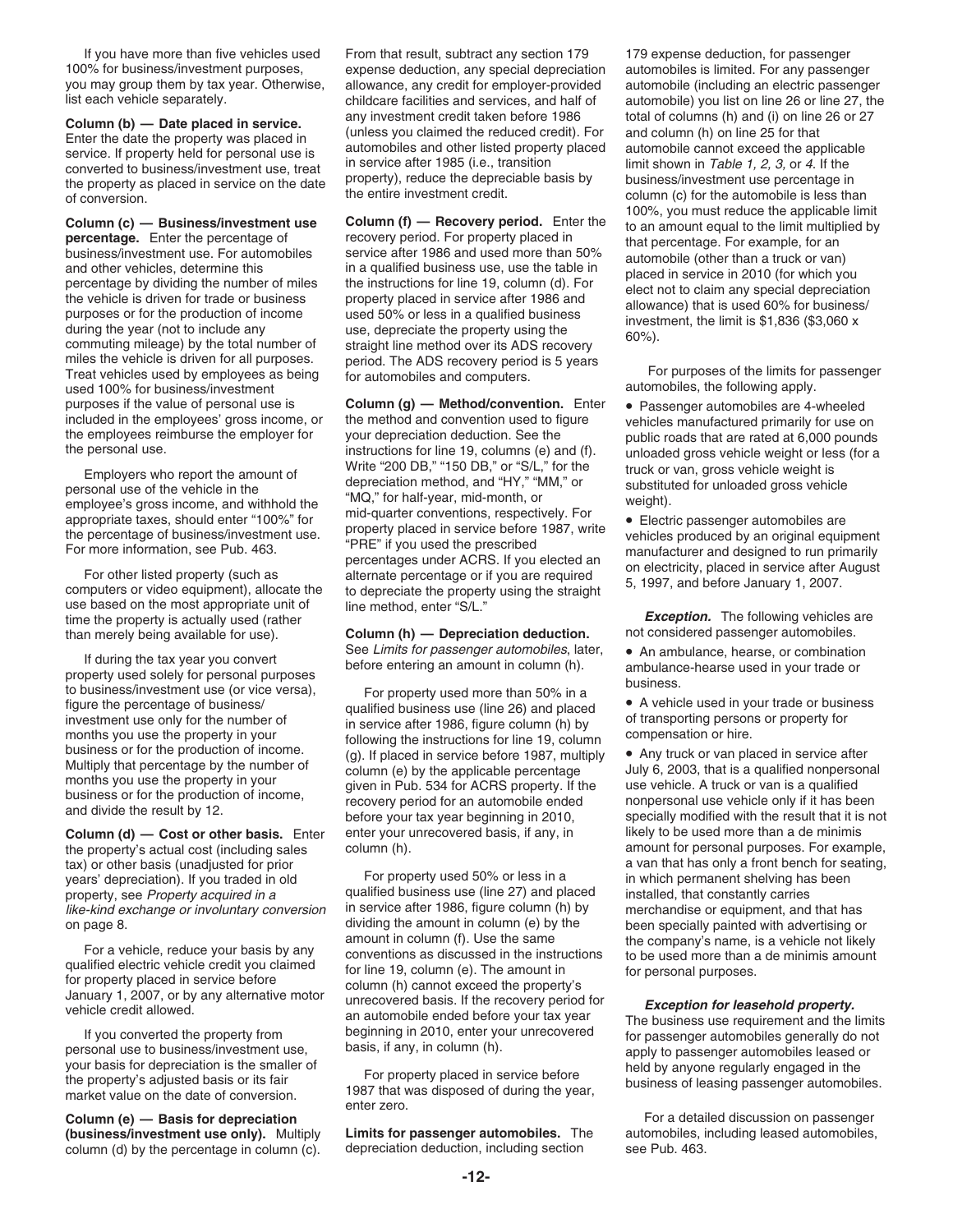5, 1997) automobiles placed in service before

| IF you placed your<br>automobile in service: | <b>THEN the</b><br>limit on your<br>depreciation<br>and section 179<br>expense<br>deduction is: |
|----------------------------------------------|-------------------------------------------------------------------------------------------------|
| June 19 - Dec. 31, 1984                      | \$6,000                                                                                         |
| Jan. 1 - Apr. 2, 1985                        | \$6,200                                                                                         |
| Apr. 3, 1985 - Dec. 31, 1986                 | \$4,800                                                                                         |
| Jan. 1, 1987 — Dec. 31, 1990                 | \$1,475                                                                                         |
| Jan. 1, 1991 - Dec. 31, 1992                 | \$1,575                                                                                         |
| Jan. 1, 1993 - Dec. 31, 1994                 | \$1,675                                                                                         |
| Jan. 1, 1995 — Dec. 31, 2003                 | \$1,775                                                                                         |

| IF you placed<br>your electric<br>automobile in<br>service: | <b>AND the</b><br>number of<br>tax years in<br>which this<br>automobile<br>has been in<br>service is: | <b>THEN the</b><br>limit on your<br>depreciation<br>and section<br>179 expense<br>deduction is: |
|-------------------------------------------------------------|-------------------------------------------------------------------------------------------------------|-------------------------------------------------------------------------------------------------|
| Aug. 6, 1997 —<br>Dec. 31, 1998                             | 4 or more                                                                                             | \$5,425                                                                                         |
| Jan. 1, 1999 -<br>Dec. 31, 2002                             | 4 or more                                                                                             | \$5,325                                                                                         |
| Jan. $1 -$ Dec. 31,<br>2003                                 | 4 or more                                                                                             | \$5,225                                                                                         |
| Jan. 1, 2004 -<br>Dec. 31, 2005                             | 4 or more                                                                                             | \$5,125                                                                                         |
| Jan. $1 -$ Dec. 31,<br>2006                                 | 4 or more                                                                                             | \$5,225                                                                                         |

**<sup>2004</sup>**(excluding electric passenger (excluding trucks and vans placed in service vehicle (SUV) and certain other vehicles automobiles placed in service after August after 2002 and electric passenger placed in service during the tax year.<br>5. 1997) automobiles placed in service before rule applies to any 4-wheeled vehicle January 1, 2007) primarily designed or used to carry

|                                                                                             |         | <b>IHEN The</b>                                                              |                     |                                                                                                                                 |                |                                                                                   | passengers over public streets, roads, or                                                     |  |  |                                           |  |                                                 |                                                                                                                                                                                                   |  |                                                                                                                                                                                                     |
|---------------------------------------------------------------------------------------------|---------|------------------------------------------------------------------------------|---------------------|---------------------------------------------------------------------------------------------------------------------------------|----------------|-----------------------------------------------------------------------------------|-----------------------------------------------------------------------------------------------|--|--|-------------------------------------------|--|-------------------------------------------------|---------------------------------------------------------------------------------------------------------------------------------------------------------------------------------------------------|--|-----------------------------------------------------------------------------------------------------------------------------------------------------------------------------------------------------|
| IF you placed your<br>automobile in service:                                                |         | limit on your<br>depreciation<br>and section 179<br>expense<br>deduction is: |                     |                                                                                                                                 |                |                                                                                   |                                                                                               |  |  |                                           |  | IF you placed<br>your automobile<br>in service: | AND the<br><b>THEN the</b><br>number of<br>limit on your<br>tax years in<br>depreciation<br>which this<br>and section<br>automobile<br>179 expense<br>has been in<br>deduction is:<br>service is: |  | highways, that is rated at more than 6,000<br>pounds gross vehicle weight and not more<br>than 14,000 pounds gross vehicle weight.<br>However, the \$25,000 limit does not apply to<br>any vehicle: |
| June 19 - Dec. 31, 1984                                                                     |         | \$6,000                                                                      |                     |                                                                                                                                 |                |                                                                                   |                                                                                               |  |  | • Designed to seat more than nine persons |  |                                                 |                                                                                                                                                                                                   |  |                                                                                                                                                                                                     |
| Jan. $1 -$ Apr. 2, 1985                                                                     |         | \$6,200                                                                      |                     | Jan. 1, 2004 -                                                                                                                  | 4 or more      | \$1,675                                                                           | behind the driver's seat.<br>• Equipped with a cargo area (either open                        |  |  |                                           |  |                                                 |                                                                                                                                                                                                   |  |                                                                                                                                                                                                     |
| Apr. 3, 1985 - Dec. 31, 1986                                                                |         | \$4,800                                                                      |                     | Dec. 31, 2005                                                                                                                   |                |                                                                                   | or enclosed by a cap) of at least six feet in                                                 |  |  |                                           |  |                                                 |                                                                                                                                                                                                   |  |                                                                                                                                                                                                     |
| Jan. 1, 1987 - Dec. 31, 1990                                                                |         | \$1,475                                                                      |                     | Jan. 1, 2006 -<br>Dec. 31, 2007                                                                                                 | 4 or more      | \$1,775                                                                           | interior length that is not readily accessible<br>directly from the passenger compartment, or |  |  |                                           |  |                                                 |                                                                                                                                                                                                   |  |                                                                                                                                                                                                     |
| Jan. 1, 1991 - Dec. 31, 1992                                                                |         | \$1,575                                                                      |                     |                                                                                                                                 | 3              | \$2,850                                                                           | • That has an integral enclosure fully<br>enclosing the driver compartment and load           |  |  |                                           |  |                                                 |                                                                                                                                                                                                   |  |                                                                                                                                                                                                     |
| Jan. 1, 1993 - Dec. 31, 1994                                                                | \$1,675 |                                                                              |                     | Jan. $1 -$ Dec. 31.<br>2008                                                                                                     | 4              | \$1,775                                                                           | carrying device, does not have seating                                                        |  |  |                                           |  |                                                 |                                                                                                                                                                                                   |  |                                                                                                                                                                                                     |
| Jan. 1, 1995 - Dec. 31, 2003                                                                |         | \$1,775                                                                      |                     |                                                                                                                                 |                |                                                                                   | rearward of the driver's seat, and has no                                                     |  |  |                                           |  |                                                 |                                                                                                                                                                                                   |  |                                                                                                                                                                                                     |
|                                                                                             |         |                                                                              | Jan. $1 -$ Dec. 31, | 2                                                                                                                               | \$4,800        | body section protruding more than 30 inches                                       |                                                                                               |  |  |                                           |  |                                                 |                                                                                                                                                                                                   |  |                                                                                                                                                                                                     |
| Table 2-Limits for Electric Passenger                                                       |         |                                                                              |                     | 2009                                                                                                                            | 3              | \$2,850                                                                           | ahead of the leading edge of the windshield.                                                  |  |  |                                           |  |                                                 |                                                                                                                                                                                                   |  |                                                                                                                                                                                                     |
| <b>Automobiles Placed in Service After</b><br>August 5, 1997, and Before January 1,<br>2007 |         |                                                                              | Jan. 1 — Dec. 31.   |                                                                                                                                 | $$3,060*$      | Recapture of section 179 expense<br><b>deduction.</b> If you used listed property |                                                                                               |  |  |                                           |  |                                                 |                                                                                                                                                                                                   |  |                                                                                                                                                                                                     |
|                                                                                             |         |                                                                              |                     | 2010                                                                                                                            | $\overline{2}$ | \$4,900                                                                           | more than 50% in a qualified business use                                                     |  |  |                                           |  |                                                 |                                                                                                                                                                                                   |  |                                                                                                                                                                                                     |
| AND the                                                                                     |         |                                                                              |                     | * If you take the special depreciation allowance for qualified<br>passenger automobiles placed in service in 2010, the limit is |                |                                                                                   | in the year you placed the property in<br>service and used it 50% or less in a later          |  |  |                                           |  |                                                 |                                                                                                                                                                                                   |  |                                                                                                                                                                                                     |

### **Table 4—Limits for Trucks and Vans** recapture amount. **Placed in Service After 2002**

| service:                        | service is:            | deduction is: |                                                                                                                           |                                                                                          |                                                  | <b>Section B</b>                                                                                                                     |                                                                           |                                               |
|---------------------------------|------------------------|---------------|---------------------------------------------------------------------------------------------------------------------------|------------------------------------------------------------------------------------------|--------------------------------------------------|--------------------------------------------------------------------------------------------------------------------------------------|---------------------------------------------------------------------------|-----------------------------------------------|
| Aug. 6, 1997 —<br>Dec. 31, 1998 | 4 or more              | \$5,425       | IF you placed                                                                                                             | AND the<br>number of<br>tax years in                                                     | <b>THEN the</b><br>limit on your<br>depreciation | Except as noted below, you must complete<br>lines 30 through 36 for each vehicle                                                     |                                                                           |                                               |
| Jan. 1, 1999 —<br>Dec. 31, 2002 | 4 or more              | \$5,325       | your truck or van<br>in service:                                                                                          | which this<br>and section<br>truck or van<br>179 expense<br>has been in<br>deduction is: |                                                  | identified in Section A. Employees must<br>provide their employers with the information<br>requested on lines 30 through 36 for each |                                                                           |                                               |
| Jan. 1 — Dec. 31.               | 4 or more              | \$5,225       |                                                                                                                           |                                                                                          |                                                  | service is:                                                                                                                          |                                                                           | automobile or vehicle provided for their use. |
| 2003                            |                        |               | Jan. $1 -$ Dec. 31.                                                                                                       | 4 or more                                                                                | \$1,975                                          | Exception. Employers are not required to                                                                                             |                                                                           |                                               |
| Jan. 1, 2004 -                  | 4 or more<br>4 or more | \$5,125       | 2003                                                                                                                      |                                                                                          |                                                  | complete lines 30 through 36 for vehicles                                                                                            |                                                                           |                                               |
| Dec. 31, 2005                   |                        |               | Jan. 1, 2004 -                                                                                                            | 4 or more                                                                                | \$1,875                                          | used by employees who are not more than<br>5% owners or related persons and for which                                                |                                                                           |                                               |
| Jan. 1 — Dec. 31,<br>2006       |                        | \$5,225       | Dec. 31, 2007                                                                                                             |                                                                                          |                                                  | the question on line 37, 38, 39, 40, or 41 is                                                                                        |                                                                           |                                               |
|                                 |                        |               | $-$ Dec. 31,<br>Jan. 1                                                                                                    | 3                                                                                        | \$3,050                                          | answered "Yes."                                                                                                                      |                                                                           |                                               |
|                                 |                        |               | 2008                                                                                                                      | 4                                                                                        | \$1,875                                          | <b>Section C</b>                                                                                                                     |                                                                           |                                               |
|                                 |                        |               |                                                                                                                           | $-$ Dec. 31,<br>Jan. 1                                                                   | 2                                                | \$4,900                                                                                                                              |                                                                           |                                               |
|                                 |                        |               |                                                                                                                           | 2009                                                                                     | 3                                                | \$2,950                                                                                                                              | Employers providing vehicles to their<br>employees satisfy the employer's |                                               |
|                                 |                        |               |                                                                                                                           |                                                                                          |                                                  | substantiation requirements under section                                                                                            |                                                                           |                                               |
|                                 |                        |               | $-$ Dec. 31.<br>Jan. 1                                                                                                    |                                                                                          | \$3,160*                                         | 274(d) by maintaining a written policy                                                                                               |                                                                           |                                               |
|                                 |                        |               | 2010                                                                                                                      | 2                                                                                        | \$5,100                                          | statement that:                                                                                                                      |                                                                           |                                               |
|                                 |                        |               | * If you take the special depreciation allowance for qualified<br>trucks and vans placed in service in 2010, the limit is |                                                                                          |                                                  | • Prohibits personal use including<br>commuting or                                                                                   |                                                                           |                                               |

\$11,160. • Prohibits personal use except for

**Note.** The limitation for automobiles **An employee does not need to keep a**<br>(including trucks and vans) placed in service separate set of records for any vehicle that (including trucks and vans) placed in service separate set of records for any vehicle<br>after December 31, 2010, will be published satisfies these written policy statement after December 31, 2010, will be published satisf<br>in the Internal Povenue Bullotin, These rules in the Internal Revenue Bulletin. These amounts were not available at the time<br>these instructions were printed. The section written policy statements, there these instructions were printed.

**Column (i) — Elected section 179 cost.** to determine whether use of the vehicle<br>Enter the crequent veu cleat to expanse for meets the conditions stated below Enter the amount you elect to expense for section 179 property used more than 50% in a qualified business use (subject to the **Line 37** limits for passenger automobiles). Refer to A policy statement that prohibits personal the instructions for Part I to determine if the use (including commuting) must meet all of property qualifies under section 179. the following conditions.

**Table 1—Limits for Passenger Table 3—Limits for Passenger** You cannot elect to expense more than **Automobiles Placed in Service Before Automobiles Placed in Service After 2003** \$25,000 of the cost of any sport utility **Automobiles Placed in Service After 2003** \$25,000 of the cost of any sport utility<br>(excluding trucks and vans placed in service vehicle (SUV) and certain other vehicles passengers over public streets, roads, or

passenger automobiles placed in service in 2010, the limit is **in the U.S. Service and used it 50% or less in a later s** 1,060. year part of the section 179 expense deduction. Use Form 4797 to figure the

## **Section B**

## **Section C**

commuting.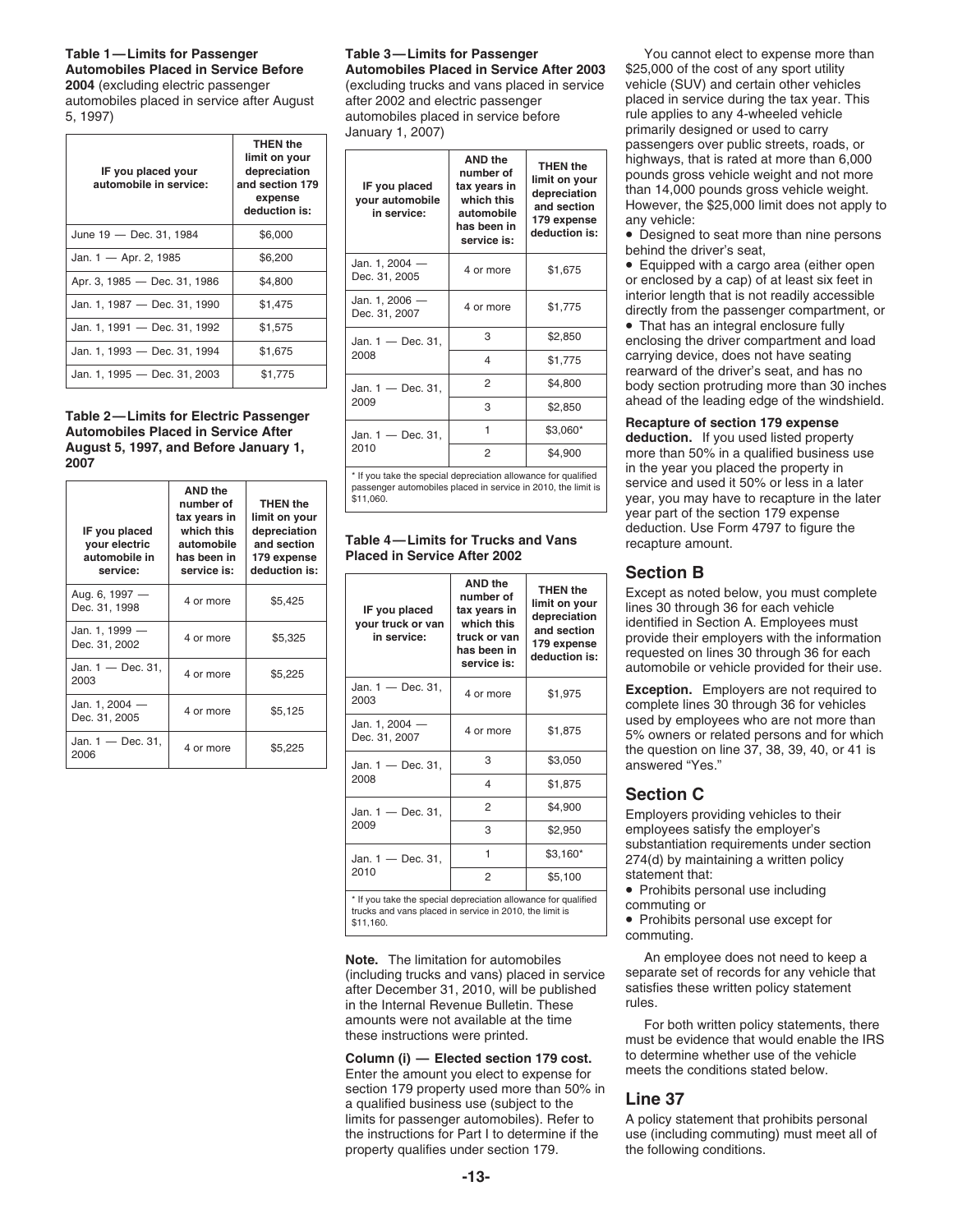• The employer owns or leases the vehicle • The employer owns or leases the vehicle **Part VI. Amortization** expense and is subject to the investment and provides it to one or more employees **Part VI. Amortization** interest limitations. Use Form 4952,

 $\bullet$  When the vehicle is not used in the maintenance or because of a mechanical depreciation. and Regulations section 1.171-4 for more<br>Attach any information the Code and information Individuals also see Bub 550

• No employee using the vehicle lives at the regulations may require to make a valid Investment Income and Expenses.

• No employee may use the vehicle for personal purposes, other than de minimis information. The more than the either amortize your research and personal use (e.g., a stop for lunch between experimental costs, deduct them as current<br>two business deliveries) **Eine 42** experimental costs, deduct them as current

reasonably believes that no employee uses amortize for which the amortization period these costs, deduct them in equal amounts the vehicle for any personal purpose. the vehicle for any personal purpose. begins begins begins begins begins  $2010$ .

can amortize the following. The lease (except for commuting) is not available<br>if the commuting employee is an officer, **Geological and geophysical** 535.<br>director, or 1% or more owner. This policy **expenditures (section 167** 

for use in the employer's trade or business, gas within the United States ratably over a the employer's trade or business, 24-month period. For major integrated oil

• The employer establishes a written policy commuting or de minimis personal use (e.g.,<br>a stop for a personal errand between a<br>business delivery and the employee's **169).** You can elect to amortize the cost of (Timber) for more information.

• The employer accounts for the commuting the election. See Pub. 535 for more *preferences over the period specified in* 

Instead, the employer must obtain the *uepreciation allowance allowed or allowable*, Intangible drilling and development costs<br>information from its employees and retain *Also, a corporation must reduce its* (section 263(c)

An automobile meets the requirements for **Certain bond premiums (section 171).** For information on making the election, qualified demonstration use if the employer For individuals reporting amortization of see Regulations

• Prohibits its use by individuals other than

• Prohibits storage of personal possessions • Prohibits storage of personal possessions claiming a deduction for amortization of or (b) the month the trade or business or<br>in the automobile, and bond premium for bonds acquired after activity engaged in for the produc

• Limits the total mileage outside the

employer's trade or business, it is kept on If you amortize property, the part you For taxable bonds acquired after 1987,<br>the employer's business premises, unless it the employer's business premises, unless it all amortize does not qualify for the you can elect to amortize the bond premium is temporarily located elsewhere (e.g., for **CAUTION** section 179 expense deduction or for over t  $\frac{41}{640710}$ is technical section 179 expense deduction or for over the life of the bond. See section 171<br>and Bequilations section 1.171-4 for more

employer's business premises.<br>• No employee may use the vehicle for regulations, and Pub. 535 for more **regulations** and Pub. 535 for more

• Except for de minimis use, the employer Complete line 42 only for those costs you in 10-year period. If you elect to amortize

director, or 1% or more owner. This policy **expenditures (section 167(h)).** You must *Qualified forestation and reforestation* must meet all of the following conditions. amortize geological and geophysical **costs (sectio** must meet all of the following conditions. amortize geological and geophysical **costs (section 194).** You can elect  $\bullet$  **Find amount of qualifying** expenses paid or incurred in connection with deduct a limited amount of q • The employer owns or leases the vehicle expenses paid or incurred in connection with deduct a limited amount of qualifying First current or more employees the exploration or development of oil and reforestation costs paid or incurred during<br>for use in the employer's trade or business. gas within the United States ratably over a the tax year fo and it is used in the employer's trade or 24-month period. For major integrated oil property. You can elect to amortize the company (as defined in section 167(h)(5)), qualifying costs that are not deducted  $\frac{1}{2}$  company (as defined in section 167(h)(5)), business.<br>business.  $\frac{1}{2}$  costs paid or incurred after May 17, • For bona fide noncompensatory business the costs paid or incurred after May 17, currently over an 84-month period. There is • 2006, and before December 20, 2007, must • no limit on the amount of your amortization • For bona fide noncompensatory business<br>
reasons, the employer requires the<br>
employer requires the<br>
employer requires the<br>
the amortized ratably over a 5-year period (a<br>
the vehicle of the amortization of reforestation c

 $\frac{169}{2}$ . You can elect to amortize the cost of (Timber) for more information.<br>
business delivery and the employee's a certified pollution control facility over a<br>
Except for de minimis use the employer 60-month period • Except for de minimis use, the employer<br>
reasonably believes that the employee does<br>
not use the vehicle for any personal purpose<br>
the vehicle for any personal purpose<br>
other than commuting.<br>
other than commuting.<br>  $\frac{1$ 

**!** An employer that provides more than five<br>vehicles to its employees who are not 5% reduce the amount on which you figure your<br>owners or related persons need not<br>amortization deduction by any special Circuit is or related persons need not amortization deduction by any special and special complete Section B for such vehicles.<br>
Instead, the employer must obtain the *mplote persons of allowance allowed or allowable*, • In

• Prohibits its use by individuals other than<br>
• Prohibits its use by individuals other than<br>
full-time automobile salespersons,<br>
• Prohibits its use for personal vacation<br>
• Prohibits its use for personal vacation<br>
• Proh

bond premium for bonds acquired after activity engaged in for the production of October 22, 1986, but before January 1, income begins: salesperson's normal working hours. 1988, the deduction is treated as interest • Goodwill;

and provides it to one or more employees Each year you can deduct part of certain<br>
for use in the employer's trade or business.<br>
Each year you can deduct part of certain<br>
threest limitations. See Form +352,<br>
Investment In

Attach any information the Code and information. Individuals, also see Pub. 550,

no equilations, and Pub. 535 for more **expenditures (section 174).** You can elect information. two business deliveries).<br>● Except for de minimis use the employer Complete line 42 only for those costs you **business expenses, or write them off over a**<br>● Except for de minimis use the employer Complete line 42 only for information, see Pub. 535.

**Line 38 Column (a) — Description of costs.** *The cost of acquiring a lease (section*  $\Lambda$  poliov statement that probibite personal **Describe the costs you are amortizing.** You **178).** Amortize these costs over the term A policy statement that prohibits personal Describe the costs you are amortizing. You **178).** Amortize these costs over the term of the lease. For more information, see Pub.

• The employer establishes a written policy<br>
under which the employee may not use the expenses were paid or incurred. See section<br>
vehicle for personal purposes, other than<br>
commuting or de minimis personal use (e.g.,<br>  $P$ 

use by including an appropriate amount in information. **Section 59(e).** You can elect to amortize the employee's gross income. You can deduct a special<br>depreciation allowance on a certified and T adjustment for these expenditures. The<br>AMT adjustment for these expenditures. The **Line 40**<br>An employer that provides more than five the pollution control facility that is applicable expenditures and the optional<br>An employer that provides more than five the published property. However, you must

**Line 41** facility by 20% before figuring the development costs (sections 616(a) and<br>amortization deduction. 617(a) — 10 years.<br>An automobile meets the requirements for **Cortain hand promiume (section 171)** Ear information

rips,<br>
Prohibits storage of personal possessions<br>
examing a deduction for amortization of a component or the intangibles were acquired<br>
or (b) the month the trade or business or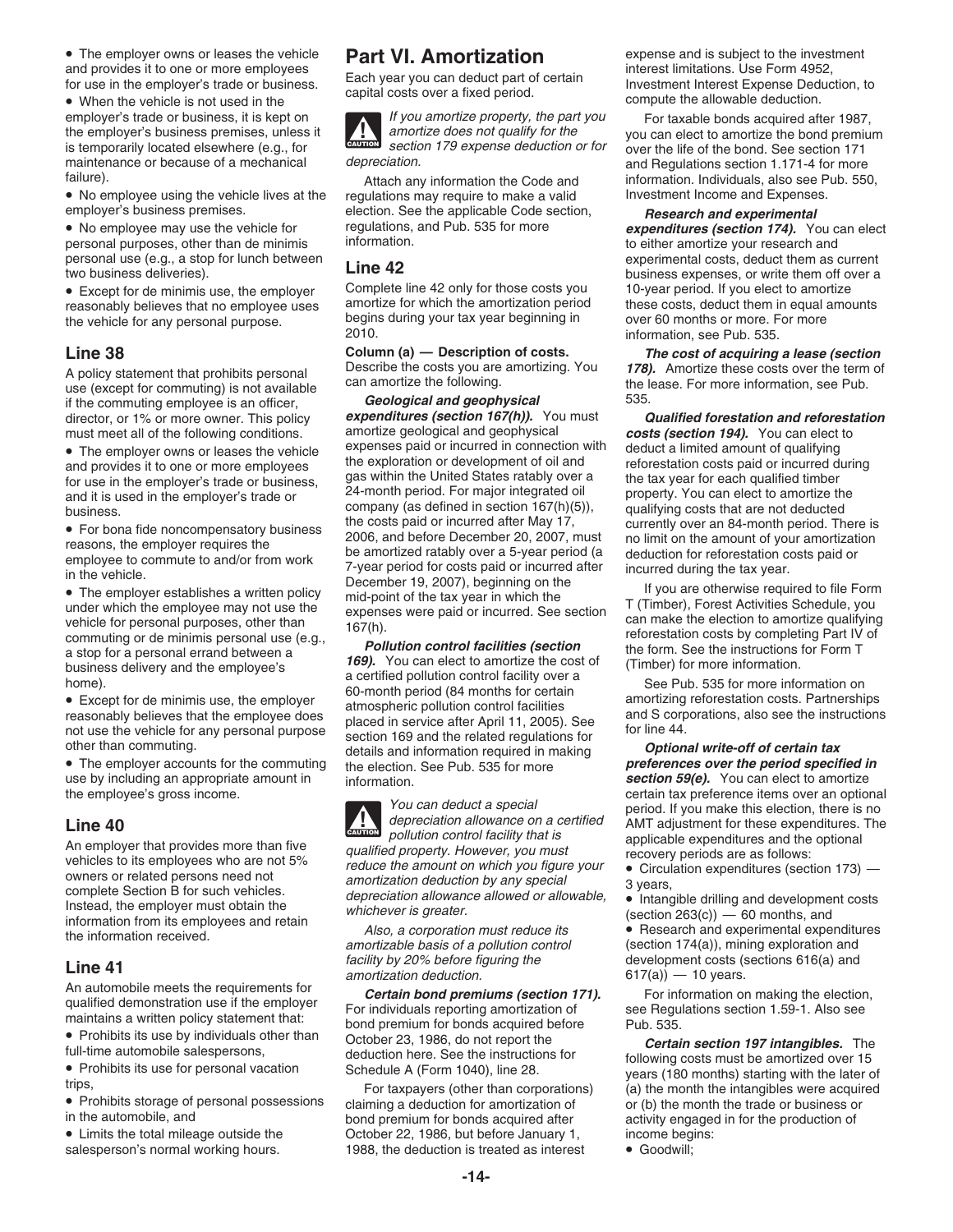- Going concern value;
- Workforce in place;

A supplier-based intangible;

• A franchise, trademark, or trade name

intangibles leased under a lease agreement of 60 months or more.<br>
entered into after March 12, 2004, to a new amortizable basis of any forestation or entered into after March 12, 2004, to a<br>Attach any statements required by the enterpresentation expenses for which<br>tax-exempt organization opvernmental unit tax-exempt organization, governmental unit, Attach any statements required by the reformance of forestation expenses or optic (other than expenses for appropriate section and related regulations



disposition, up to the amount of allowable<br>
intorization, is recaptured as ordinary<br>
income. If multiple section 197 intangibles<br>
income. If multiple section 197 intangibles<br>
income. If multiple section 197 intangibles<br>
se

You can elect to amortize the following costs development, production, and exploitation. Thurnber. Books or records relating to a form You may be able to amortize creative or its instructions must be retained as long

beginning in 2010 for start-up costs paid or **Column (b) — Date amortization begins.** form will vary depending on individual incurred in tax years beginning after Enter the date the amortization period circumstances. The estimated burder<br>December 31, 2009, see section 195(b)(3) begins under the applicable Code section. Individual taxpayers filin December 31, 2009, see section  $195(b)(3)$  begins under the applicable Code section.

and Pub. 535.<br>
For business start-up and organizational<br>
For business start-up and organizational<br>
Column (c) — Amortizable amount.<br>
Column (c) — amortizable Code section for limits on<br>
2008, you can deduct a limited amou

election is made, you must attach any by the percentage in column (e).

statement required by Regulations sections **Line 43**<br>1.195-1(b) and 1.248-1(c). Any costs not

A customer-based intangible (e.g.,<br>
• A customer-based intangible (e.g.,<br>
composition of market or market share); incurred after October 22, 2004, provided<br>
• A supplier-based intangible incurred after October 22, 2004, p • A license, permit, or other right granted by the period of limitations on assessment has **Line 44** a governmental unit; a motion of expired for the year of the election. <br>■ Report the total amortization, including the ■ Report the total amortization, including the A covenant not to compete entered into in Otherwise, th

A longer period may apply to section 197 2004, you can elect an amortization period Partnerships (other than electing large 2004, you can elect an amortization period Partnerships and S corporations, report the 2004, you c

A section 197(f)(10).<br>
A section 197 intangible is treated as<br>
depreciable property used in your<br>
trade or business. When you dispose costs, attach a separate statement for each<br>
dependence or business. When you dispose co details trade or business. When you dispose costs, attach a separate statement for each details on how to report.<br>of a section 197 intangible, any gain on the type of cost. If you timely filed your return

For more details on section 197 motion picture production rights to books information requested on a form that is<br>intangibles, see Pub. 535. and plays. and other similar properties for subject to the Paperwork Reduction Ac for setting up your business.<br>Nou may be able to amortize creative or its instructions must be retained as long<br>Ruginees start up gosts (settian 195) property costs for properties not set for and as their contents may beco • Business start-up costs (section 195). The property costs for properties not set for an as their contents may become material in exercicle in a business start-up costs (section 195). The production within 3 years of the • Organizational costs for a corporation  $\qquad$  production within 3 years of the first which administration of any internal Revenue  $\qquad$  capitalized transaction. These costs are law. Generally, tax returns and return section 248).<br>• Organizational costs for a partnership amortized ratably over a 15-year period information are confidential, as required by • Organizational costs for a partnership amortized ratably over a 15-year period information are confidential, as required by  $\frac{1}{100}$  and  $\frac{1}{100}$  and  $\frac{1}{100}$  and  $\frac{1}{100}$  and  $\frac{1}{100}$  and  $\frac{1}{100}$  and (section 709).<br>
For the appeial rule for tex upons<br>
Section 709).<br>
Section 709).<br>
Section 709, section 709, section for the rules of Rev. Proc. 2004-36, section 709, section 709, section 709, section 709, section 709, sect

Workforce in place; 1.195-1, 1.195-1(b) and 1.248-1(c). Any coste fractably if you are reporting the amortization of costs in place; 1.248-1(c). Any costs of the amortization of costs in place; the amortization base; in th systems, or any other information base;<br>• A patent, copyright, formula, process, month you begin business.<br>• A patent, copyright, formula, process, month you begin business.<br>• any other reason, do not file Form 4562 for<br>an • A patent, copyright, formula, process, month you begin business.<br>
design, pattern, know-how, format, or similar and the provisions of any other reason, do not file Form 4562.<br>
item; Report the amortization directly on th

connection with the acquisition of a<br>business; and apply. and 1.248-1(c) will the scription of a<br>business; and apply. A franchise, trademark, or trade name<br>
For business start-up and organizational of your return. For more details, including<br>
Costs paid or incurred before October 23, limitations that apply, see Pub. 535.<br>
A longer period or foreign person or entity (other than a appropriate section and related regulations amortization is elected and the year in which<br>nartnership) See section 197(f)(10) to Form 4562 by the due date, including the amortizati

ingibles, see Pub. 535. **Analyse Analyse And plays, and other similar properties for** the Paperwork Reduction Act<br>**Start-up and organizational costs.** Purposes of potential future film and exploitation. The unless the form

For the special rule for tax years  $2004-24$  I.R.B. 1003. The time needed to complete and file this

| Recordkeeping             | 27 hr., 44 min. |
|---------------------------|-----------------|
| Learning about the law or |                 |
| the form $\dots$          | 4 hr., 16 min.  |
| Preparing and sending the |                 |
| form to the IRS.          | 4 hr., 55 min.  |

See Temporary Regulations sections<br>
1. Dividing the amount in column (c) by<br>
the number of months over which the costs<br>
For business start-up and organizational<br>
costs paid or incurred after October 22,<br>
2004, and before S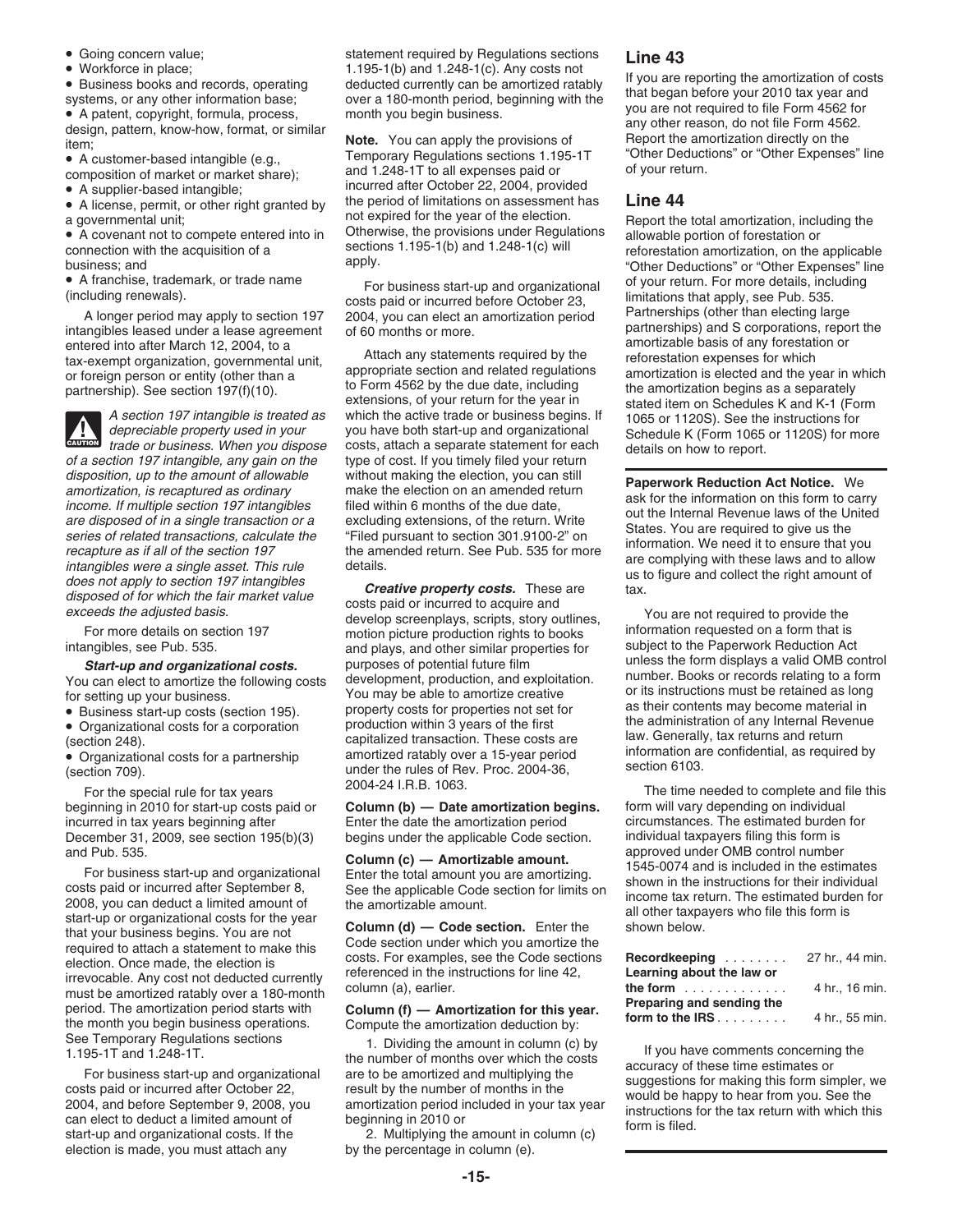## **Table A—General Depreciation System**

**Method:** 200% declining balance switching to straight line **Convention:** Half-year

|                |         | If the recovery period is: |         |          |
|----------------|---------|----------------------------|---------|----------|
| Year           | 3 years | 5 years                    | 7 years | 10 years |
| 1              | 33.33%  | 20.00%                     | 14.29%  | 10.00%   |
| $\overline{c}$ | 44.45%  | 32.00%                     | 24.49%  | 18.00%   |
| 3              | 14.81%  | 19.20%                     | 17.49%  | 14.40%   |
| $\overline{4}$ | 7.41%   | 11.52%                     | 12.49%  | 11.52%   |
| 5              |         | 11.52%                     | 8.93%   | 9.22%    |
| 6              |         | 5.76%                      | 8.92%   | 7.37%    |
| $\overline{7}$ |         |                            | 8.93%   | 6.55%    |
| 8              |         |                            | 4.46%   | 6.55%    |
| 9              |         |                            |         | 6.56%    |
| 10             |         |                            |         | 6.55%    |
| 11             |         |                            |         | 3.28%    |
|                |         |                            |         |          |

## **Table B—General and Alternative Depreciation System**

**Convention:** Half-year **Method:** 150% declining balance switching to straight line

|                |         |         | If the recovery period is: |          |          |          |
|----------------|---------|---------|----------------------------|----------|----------|----------|
| Year           | 5 years | 7 years | 10 years                   | 12 years | 15 years | 20 years |
| 1              | 15.00%  | 10.71%  | 7.50%                      | 6.25%    | 5.00%    | 3.750%   |
| $\overline{c}$ | 25.50%  | 19.13%  | 13.88%                     | 11.72%   | 9.50%    | 7.219%   |
| 3              | 17.85%  | 15.03%  | 11.79%                     | 10.25%   | 8.55%    | 6.677%   |
| 4              | 16.66%  | 12.25%  | 10.02%                     | 8.97%    | 7.70%    | 6.177%   |
| 5              | 16.66%  | 12.25%  | 8.74%                      | 7.85%    | 6.93%    | 5.713%   |
| 6              | 8.33%   | 12.25%  | 8.74%                      | 7.33%    | 6.23%    | 5.285%   |
| $\overline{7}$ |         | 12.25%  | 8.74%                      | 7.33%    | 5.90%    | 4.888%   |
| 8              |         | 6.13%   | 8.74%                      | 7.33%    | 5.90%    | 4.522%   |
| 9              |         |         | 8.74%                      | 7.33%    | 5.91%    | 4.462%   |
| 10             |         |         | 8.74%                      | 7.33%    | 5.90%    | 4.461%   |
| 11             |         |         | 4.37%                      | 7.32%    | 5.91%    | 4.462%   |
| 12             |         |         |                            | 7.33%    | 5.90%    | 4.461%   |
| 13             |         |         |                            | 3.66%    | 5.91%    | 4.462%   |
| 14             |         |         |                            |          | 5.90%    | 4.461%   |
| 15             |         |         |                            |          | 5.91%    | 4.462%   |
| 16             |         |         |                            |          | 2.95%    | 4.461%   |
| 17             |         |         |                            |          |          | 4.462%   |
| 18             |         |         |                            |          |          | 4.461%   |
| 19             |         |         |                            |          |          | 4.462%   |
| 20             |         |         |                            |          |          | 4.461%   |
| 21             |         |         |                            |          |          | 2.231%   |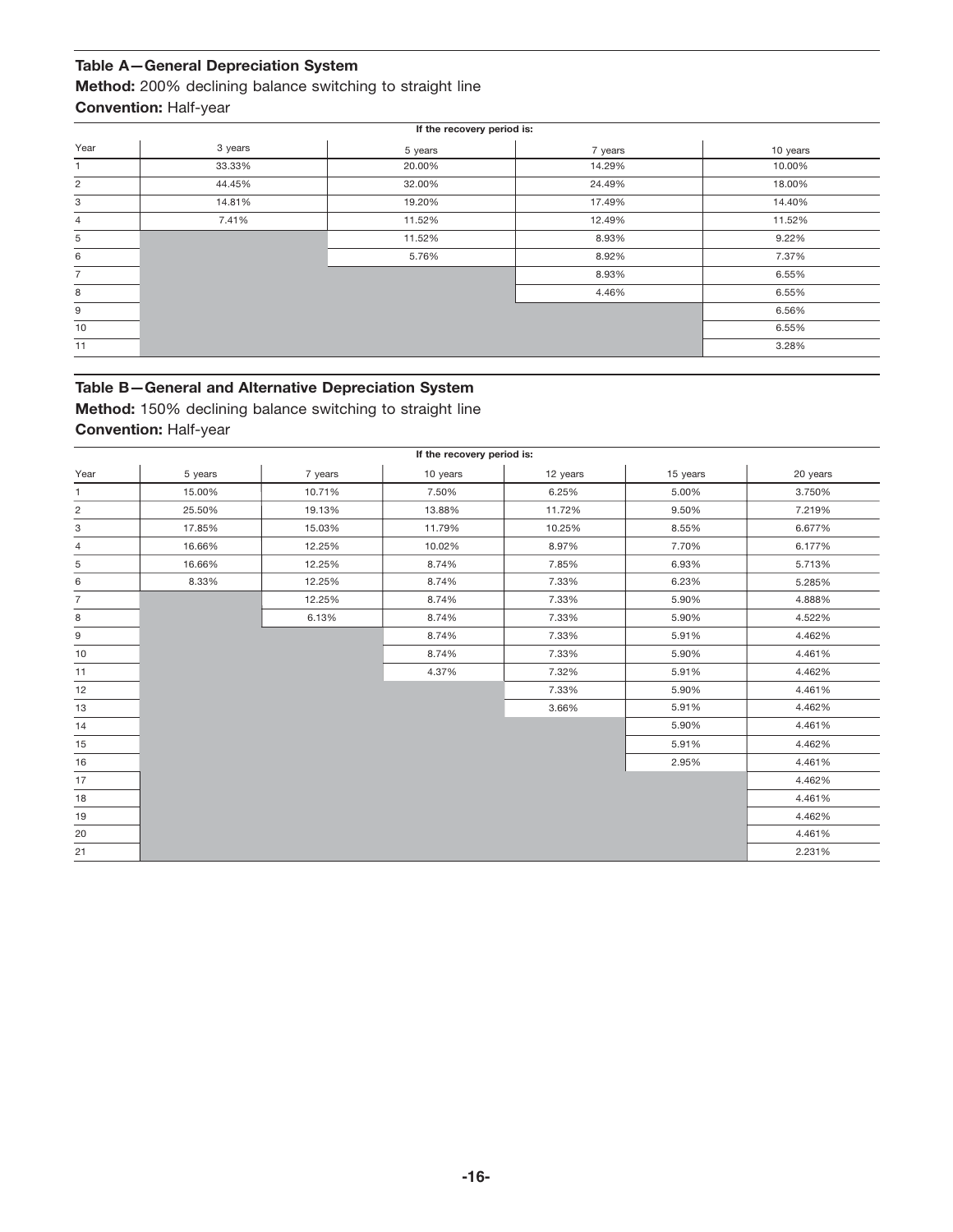## **Table C—General Depreciation System Recovery period:** 27.5 years **Convention:** Mid-month **Method:** Straight line

|                                | The month in the 1st recovery year the property is placed in service: |        |        |        |        |        |        |        |        |        |        |        |
|--------------------------------|-----------------------------------------------------------------------|--------|--------|--------|--------|--------|--------|--------|--------|--------|--------|--------|
| Year                           |                                                                       |        | 3      | 4      |        | 6      |        | 8      |        | 10     |        | 12     |
|                                | 3.485%                                                                | 3.182% | 2.879% | 2.576% | 2.273% | .970%  | .667%  | .364%  | .061%  | 0.758% | 0.455% | 0.152% |
| $2 - 9$                        | 3.636%                                                                | 3.636% | 3.636% | 3.636% | 3.636% | 3.636% | 3.636% | 3.636% | 3.636% | 3.636% | 3.636% | 3.636% |
| 10,12,14,16,18,20, 22, 24, 26  | 3.637%                                                                | 3.637% | 3.637% | 3.637% | 3.637% | 3.637% | 3.636% | 3.636% | 3.636% | 3.636% | 3.636% | 3.636% |
| 11, 13, 15, 17, 19, 21, 23, 25 | 3.636%                                                                | 3.636% | 3.636% | 3.636% | 3.636% | 3.636% | 3.637% | 3.637% | 3.637% | 3.637% | 3.637% | 3.637% |

**Table D—General Depreciation System Recovery period:** 31.5 years **Convention:** Mid-month **Method:** Straight line

|                                    |        |        | The month in the 1st recovery year the property is placed in service: |        |        |        |        |        |        |        |        |        |
|------------------------------------|--------|--------|-----------------------------------------------------------------------|--------|--------|--------|--------|--------|--------|--------|--------|--------|
| Year                               |        |        |                                                                       |        |        |        |        |        |        |        |        |        |
| 13, 15, 17, 19, 21, 23, 25, 27, 29 | 3.174% | 3.175% | 3.174%                                                                | 3.175% | 3.174% | 3.175% | 3.174% | 3.175% | 3.174% | 3.175% | 3.174% | 3.175% |
| 14, 16, 18, 20, 22, 24, 26, 28, 30 | 3.175% | 3.174% | 3.175%                                                                | 3.174% | 3.175% | 3.174% | 3.175% | 3.174% | 3.175% | 3.174% | 3.175% | 3.174% |

**Table E—General Depreciation System Recovery period:** 39 years **Convention:** Mid-month **Method:** Straight line

|          |        |        |        |        | The month in the 1st recovery year the property is placed in service: |        |        |        |        |        |        |        |
|----------|--------|--------|--------|--------|-----------------------------------------------------------------------|--------|--------|--------|--------|--------|--------|--------|
| Year     |        |        |        |        |                                                                       |        |        | 8      |        | 10     |        | 12     |
|          | 2.461% | 2.247% | 2.033% | 1.819% | .605%                                                                 | .391%  | .177%  | 0.963% | 0.749% | 0.535% | 0.321% | 0.107% |
| $2 - 39$ | 2.564% | 2.564% | 2.564% | 2.564% | 2.564%                                                                | 2.564% | 2.564% | 2.564% | 2.564% | 2.564% | 2.564% | 2.564% |
| 40       | 0.107% | 0.321% | 0.535% | 0.749% | 0.963%                                                                | .177%  | .391%  | .605%  | .819%  | 2.033% | 2.247% | 2.461% |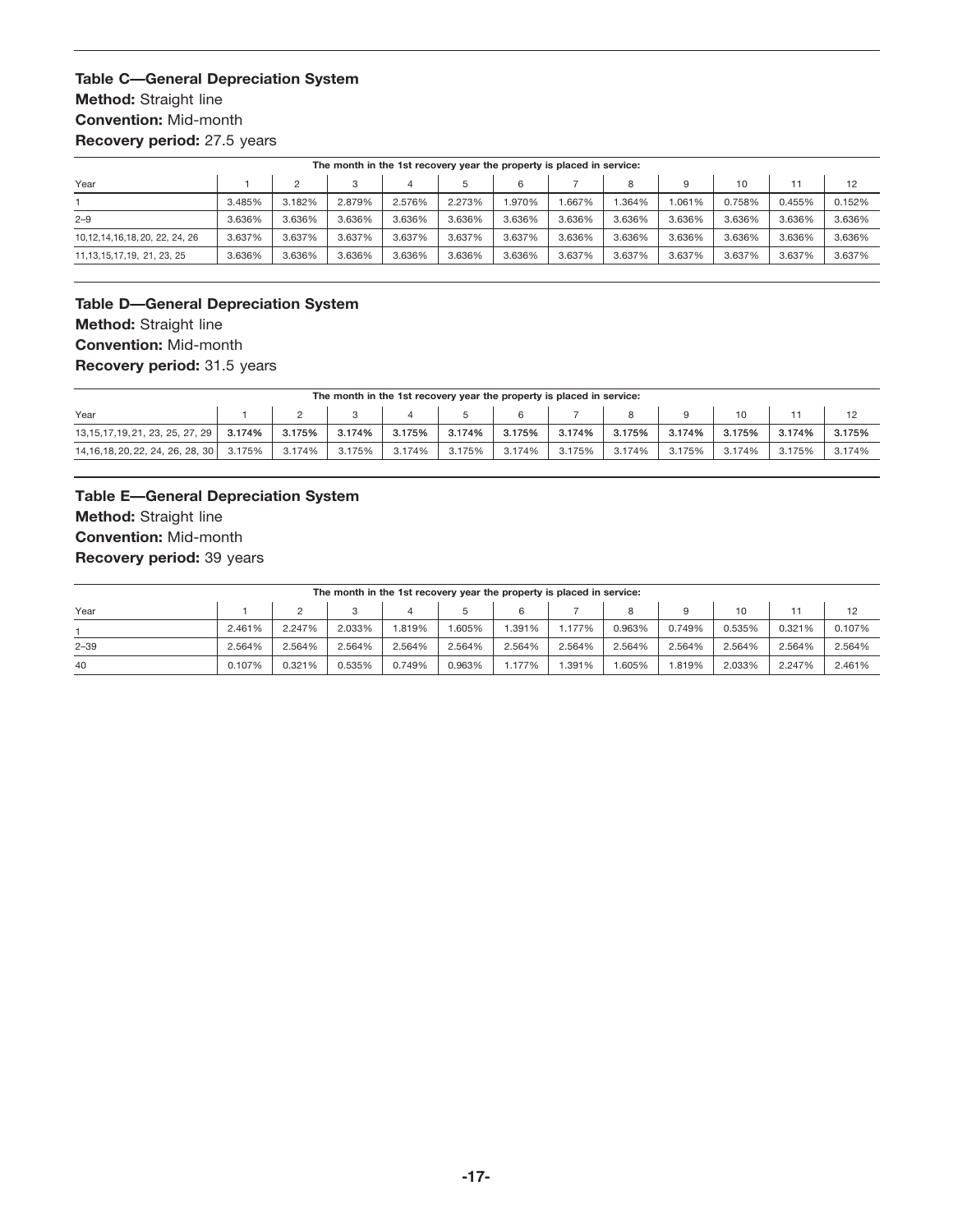| Description of Property | Date<br>Placed in<br>Service | Cost or<br>Other<br>Basis | Business/<br>Investment<br>Use % | Section<br>179<br>Deduction<br>and<br>Allowance<br>Special | <b>Depreciation Prior</b><br>Years | Basis for<br>Depreciation | Method/<br>Convention | Recovery<br>Period | Rate or<br>Table<br>% | <b>Depreciation</b><br>Deduction |
|-------------------------|------------------------------|---------------------------|----------------------------------|------------------------------------------------------------|------------------------------------|---------------------------|-----------------------|--------------------|-----------------------|----------------------------------|
|                         |                              |                           |                                  |                                                            |                                    |                           |                       |                    |                       |                                  |
|                         |                              |                           |                                  |                                                            |                                    |                           |                       |                    |                       |                                  |
|                         |                              |                           |                                  |                                                            |                                    |                           |                       |                    |                       |                                  |
|                         |                              |                           |                                  |                                                            |                                    |                           |                       |                    |                       |                                  |
|                         |                              |                           |                                  |                                                            |                                    |                           |                       |                    |                       |                                  |
|                         |                              |                           |                                  |                                                            |                                    |                           |                       |                    |                       |                                  |
|                         |                              |                           |                                  |                                                            |                                    |                           |                       |                    |                       |                                  |
|                         |                              |                           |                                  |                                                            |                                    |                           |                       |                    |                       |                                  |
|                         |                              |                           |                                  |                                                            |                                    |                           |                       |                    |                       |                                  |
|                         |                              |                           |                                  |                                                            |                                    |                           |                       |                    |                       |                                  |
|                         |                              |                           |                                  |                                                            |                                    |                           |                       |                    |                       |                                  |
|                         |                              |                           |                                  |                                                            |                                    |                           |                       |                    |                       |                                  |
|                         |                              |                           |                                  |                                                            |                                    |                           |                       |                    |                       |                                  |
|                         |                              |                           |                                  |                                                            |                                    |                           |                       |                    |                       |                                  |
|                         |                              |                           |                                  |                                                            |                                    |                           |                       |                    |                       |                                  |
|                         |                              |                           |                                  |                                                            |                                    |                           |                       |                    |                       |                                  |
|                         |                              |                           |                                  |                                                            |                                    |                           |                       |                    |                       |                                  |
|                         |                              |                           |                                  |                                                            |                                    |                           |                       |                    |                       |                                  |
|                         |                              |                           |                                  |                                                            |                                    |                           |                       |                    |                       |                                  |
|                         |                              |                           |                                  |                                                            |                                    |                           |                       |                    |                       |                                  |
|                         |                              |                           |                                  |                                                            |                                    |                           |                       |                    |                       |                                  |
|                         |                              |                           |                                  |                                                            |                                    |                           |                       |                    |                       |                                  |
|                         |                              |                           |                                  |                                                            |                                    |                           |                       |                    |                       |                                  |
|                         |                              |                           |                                  |                                                            |                                    |                           |                       |                    |                       |                                  |
|                         |                              |                           |                                  |                                                            |                                    |                           |                       |                    |                       |                                  |
|                         |                              |                           |                                  |                                                            |                                    |                           |                       |                    |                       |                                  |
|                         |                              |                           |                                  |                                                            |                                    |                           |                       |                    |                       |                                  |
|                         |                              |                           |                                  |                                                            |                                    |                           |                       |                    |                       |                                  |
|                         |                              |                           |                                  |                                                            |                                    |                           |                       |                    |                       |                                  |

Depreciation Worksheet (Keep for your records.) **Depreciation Worksheet (Keep for your records.)**